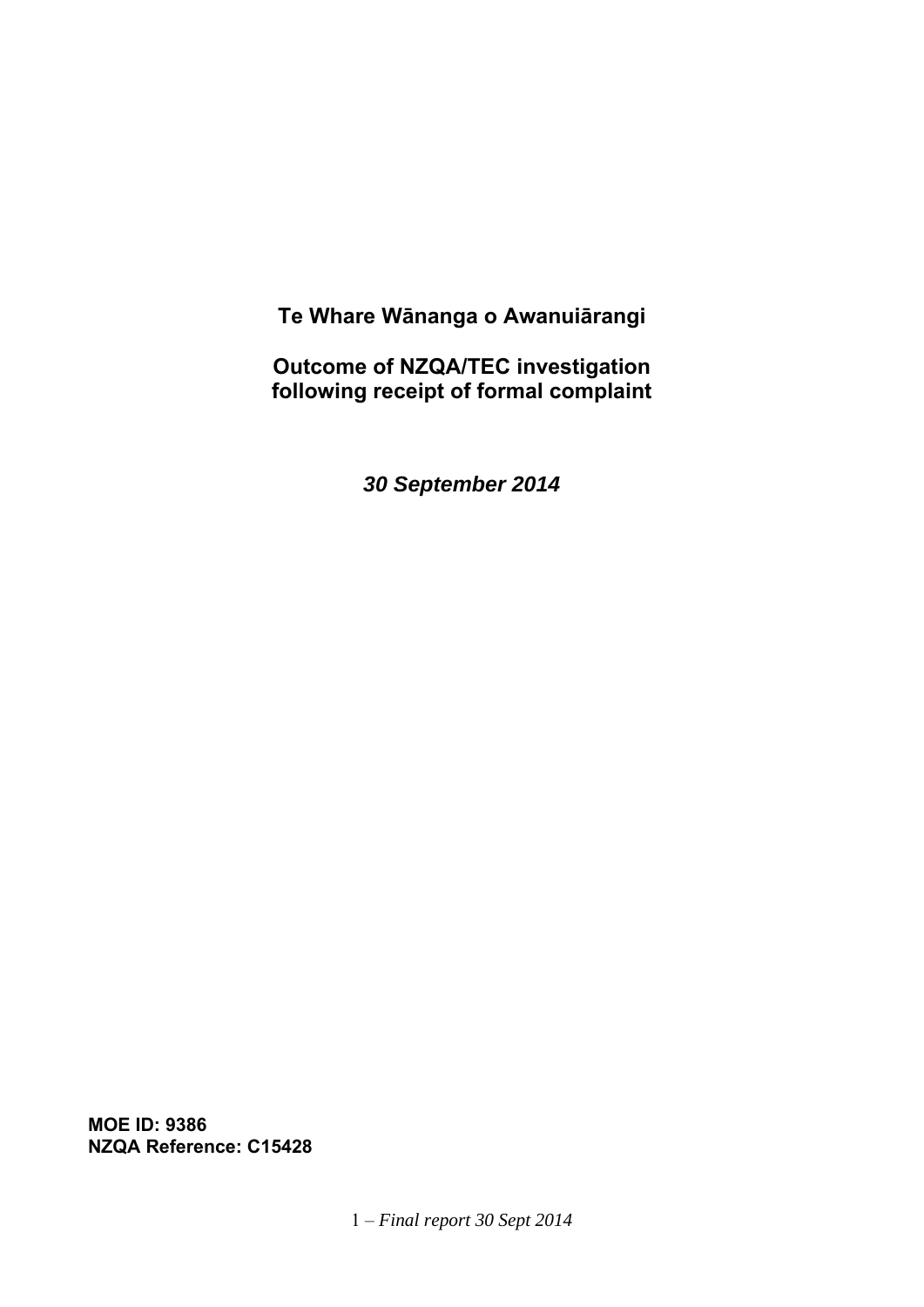# **Contents**

| Doctor of Māori Development and Advancement, Doctor of Indigenous Development and<br>$1_{\cdot}$ |  |
|--------------------------------------------------------------------------------------------------|--|
|                                                                                                  |  |
|                                                                                                  |  |
| 2 <sup>1</sup>                                                                                   |  |
|                                                                                                  |  |
|                                                                                                  |  |
|                                                                                                  |  |
|                                                                                                  |  |
|                                                                                                  |  |
|                                                                                                  |  |
|                                                                                                  |  |
|                                                                                                  |  |
|                                                                                                  |  |
|                                                                                                  |  |
| 3.                                                                                               |  |
|                                                                                                  |  |
|                                                                                                  |  |
|                                                                                                  |  |
|                                                                                                  |  |
|                                                                                                  |  |
|                                                                                                  |  |
|                                                                                                  |  |
| 4.                                                                                               |  |
|                                                                                                  |  |
|                                                                                                  |  |
| 5.                                                                                               |  |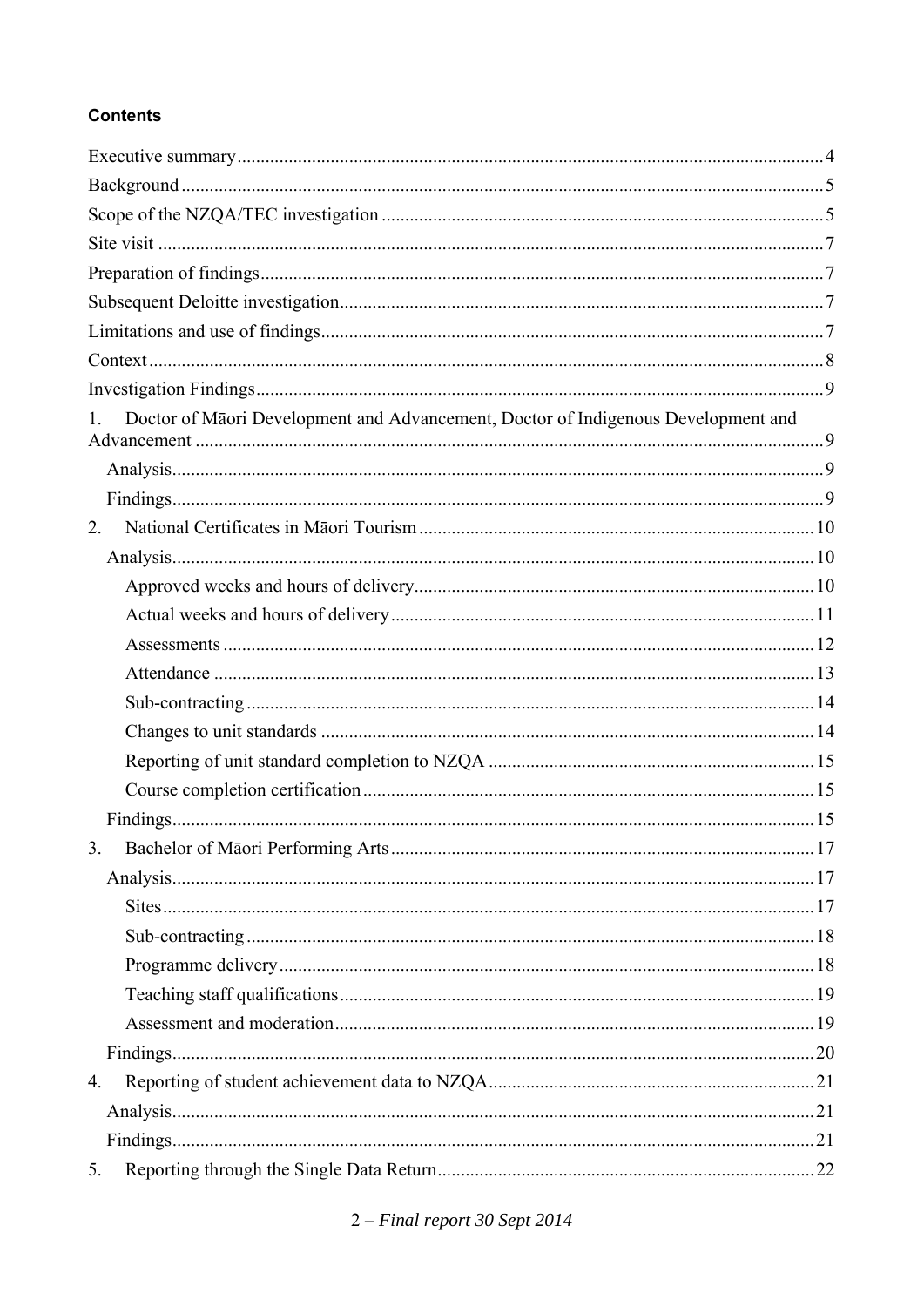| 6.                                                                                        |  |
|-------------------------------------------------------------------------------------------|--|
|                                                                                           |  |
|                                                                                           |  |
| 7.                                                                                        |  |
|                                                                                           |  |
|                                                                                           |  |
|                                                                                           |  |
|                                                                                           |  |
|                                                                                           |  |
|                                                                                           |  |
| 8.                                                                                        |  |
|                                                                                           |  |
| Ngā Mana Whakairo a Toi: Bachelor of Māori Performing Arts (BMPA)26                       |  |
|                                                                                           |  |
|                                                                                           |  |
|                                                                                           |  |
| 4. Criteria for approval of programmes for institutions under section 249 of the Act28    |  |
| 6. Criteria for accreditation of institutions to provide approved programmes or parts of  |  |
|                                                                                           |  |
|                                                                                           |  |
| 17. Use of sub-contractors by institutions other than universities to provide approved    |  |
| Consent to assess against standards on the Directory of Assessment Standards Rules 201132 |  |
| 10. Requirements to be met to maintain consent (except relevant schools and ITOs)32       |  |
|                                                                                           |  |
|                                                                                           |  |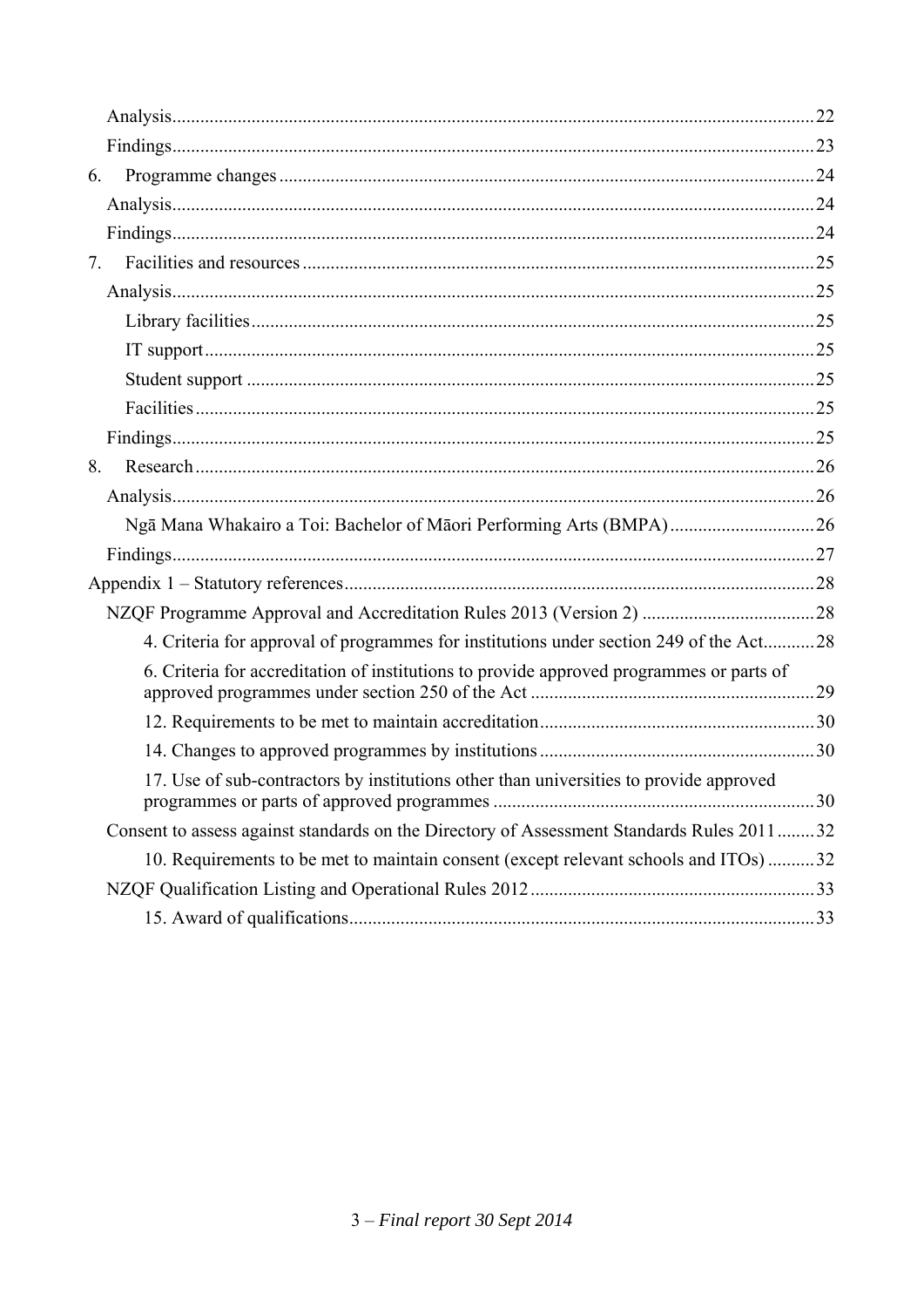# **Executive summary**

NZQA and TEC began a joint investigation in March 2014 into concerns raised by a complainant about Te Whare Wānanga o Awanuiārangi (TWWOA).

The joint NZQA/TEC investigation team focused on eight areas of concern, covering a number of processes and issues, in a three-day on-site visit and analysis of relevant documentation.

For most of the issues raised, the complainant's concerns were not substantiated by the available information. In these areas, NZQA and TEC are satisfied that TWWOA is operating in accordance with the relevant rules.

Significant issues were, however, identified with respect to the National Certificates in Māori Tourism (Levels 3 and 4), known collectively as Hei Manaaki. Substantially compressed delivery has resulted in students participating in a programme that falls well short of its approved credit value.

In delivering these two programmes, TWWOA has engaged in unapproved sub-contracting arrangements and control mechanisms have been inadequate. In particular, there is a lack of control around attendance monitoring and the standard of record keeping has been unsatisfactory. Insufficient evidence is recorded to support the validity of some assessment decisions.

Unit standard results reported to NZQA did not accurately record the date of achievement and were not reported within the three month timeframe. Many unit standards were not reported at all.

As a result of these concerns, Deloitte was engaged to conduct a more detailed investigation into the delivery of Hei Manaaki, and the results of that investigation have been set out in a separate report.

In response to the findings of the TEC/NZQA and Deloitte investigations, TWWOA has undertaken investigations of its own, commissioned an external review of the adequacy of controls within the Hei Manaaki programme and is implementing an action plan to rectify the issues of concern. TWWOA has also been conducting a full organisational review with a focus on continual quality and system improvement. This process began before the TEC/NZQA investigation commenced.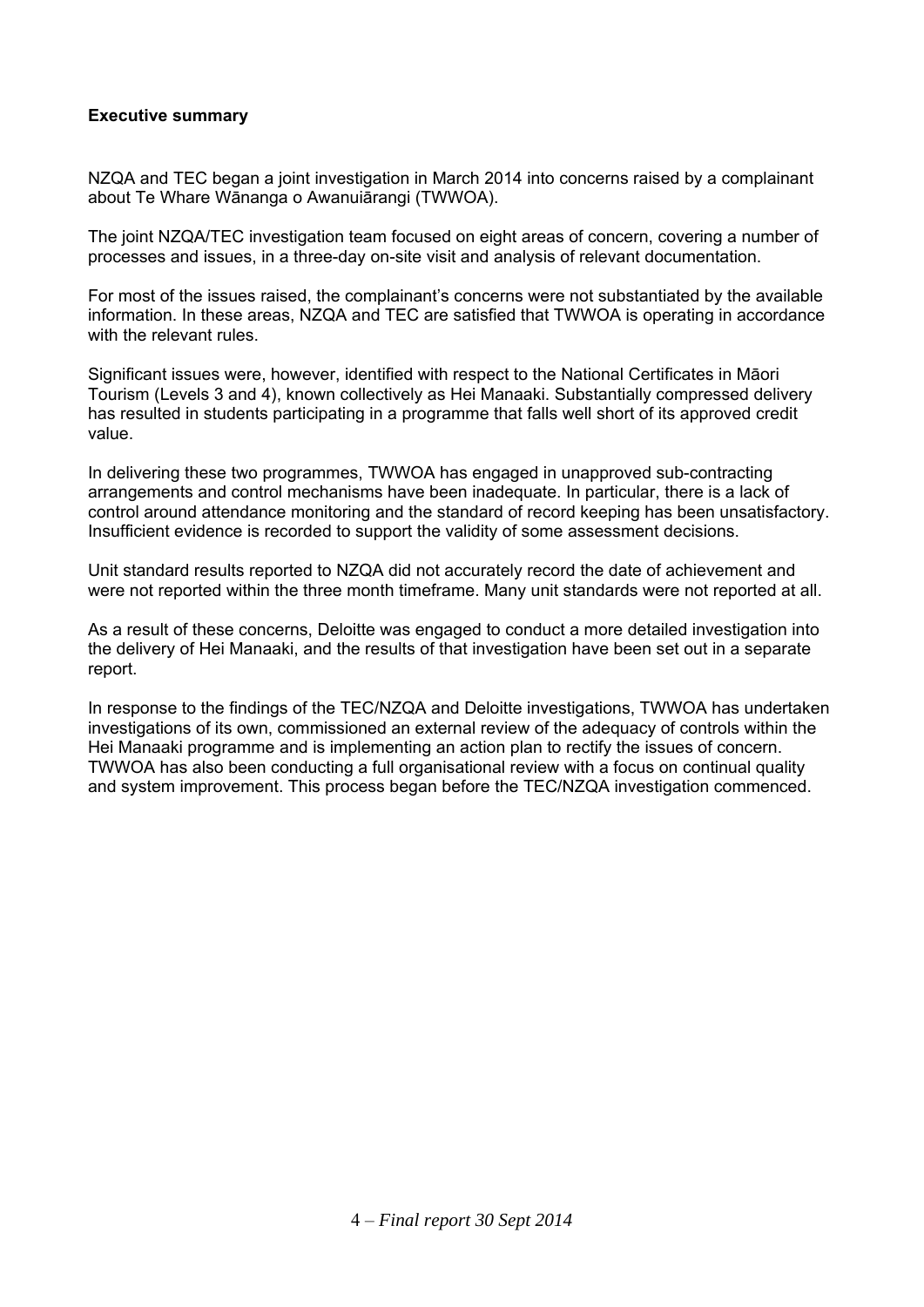# **Background**

# **Receipt of complaint**

The New Zealand Qualifications Authority (NZQA) received a complaint about Te Whare Wānanga o Awanuiārangi (TWWOA) on 7 March 2014.

NZQA has a formal complaints procedure that is available to members of the public wishing to raise concerns about a tertiary education organisation. After receiving the complaint, NZQA carried out an initial assessment of the allegations that were made by the complainant. The purpose of the assessment was to evaluate the credibility of the allegations, and determine whether there were sufficient grounds to conduct an investigation.

The assessment included an analysis of completion data reported to the Tertiary Education Commission (TEC) and NZQA. This analysis highlighted some anomalies in reported data, which supported the decision to proceed with a formal investigation of the issues raised by the complainant.

As part of the complaint related to data supplied to TEC, the two agencies took a joint approach to investigating the issues raised. TWWOA was provided with details about the complaint and the proposed scope of the joint investigation on 19 March 2014.

# **Scope of the NZQA/TEC investigation**

| <b>Focus area</b> |                                                                                                                                | <b>Complaint allegation and related issues</b>                                                                                                                                                                                                                                           |
|-------------------|--------------------------------------------------------------------------------------------------------------------------------|------------------------------------------------------------------------------------------------------------------------------------------------------------------------------------------------------------------------------------------------------------------------------------------|
|                   | Doctor of Māori<br>1 <sub>1</sub><br>Development and<br>Advancement, Doctor of<br>Indigenous<br>Development and<br>Advancement | 1.1 The recently approved doctorate programme (Doctor of<br>Māori Development and Advancement, Doctor of<br>Indigenous Development and Advancement) has no<br>results for its first cohort of students and has stopped<br>enrolling further students because of operational<br>problems. |
|                   | National Certificates in<br>2 <sub>1</sub><br>Māori Tourism                                                                    | 2.1 Volunteers for Te Matatini Festival were enrolled for<br>National Certificates in Māori Tourism (Levels 3 and 4),<br>carried out 3-7 days of voluntary work, participated in no<br>other tuition or learning, and were awarded the two<br>qualifications totalling 120 credits.      |
|                   |                                                                                                                                | 2.2 Two students in a different intake for this programme<br>stated they only attended 2-3 classes and did not submit<br>assignments, yet have achieved the qualification.                                                                                                               |
|                   |                                                                                                                                | 2.3 Around half of the students reported to TEC as having<br>completed the Level 3 certificate do not have the required<br>unit standards on their NZQA Record of Achievement.                                                                                                           |
|                   |                                                                                                                                | 2.4 The number of weeks of delivery advertised on the<br>TWWOA website (20 weeks) does not match the<br>combined programmes' approved duration (36 teaching<br>weeks).                                                                                                                   |
|                   |                                                                                                                                |                                                                                                                                                                                                                                                                                          |

NZQA and TEC included the following focus areas in the scope of the complaint investigation: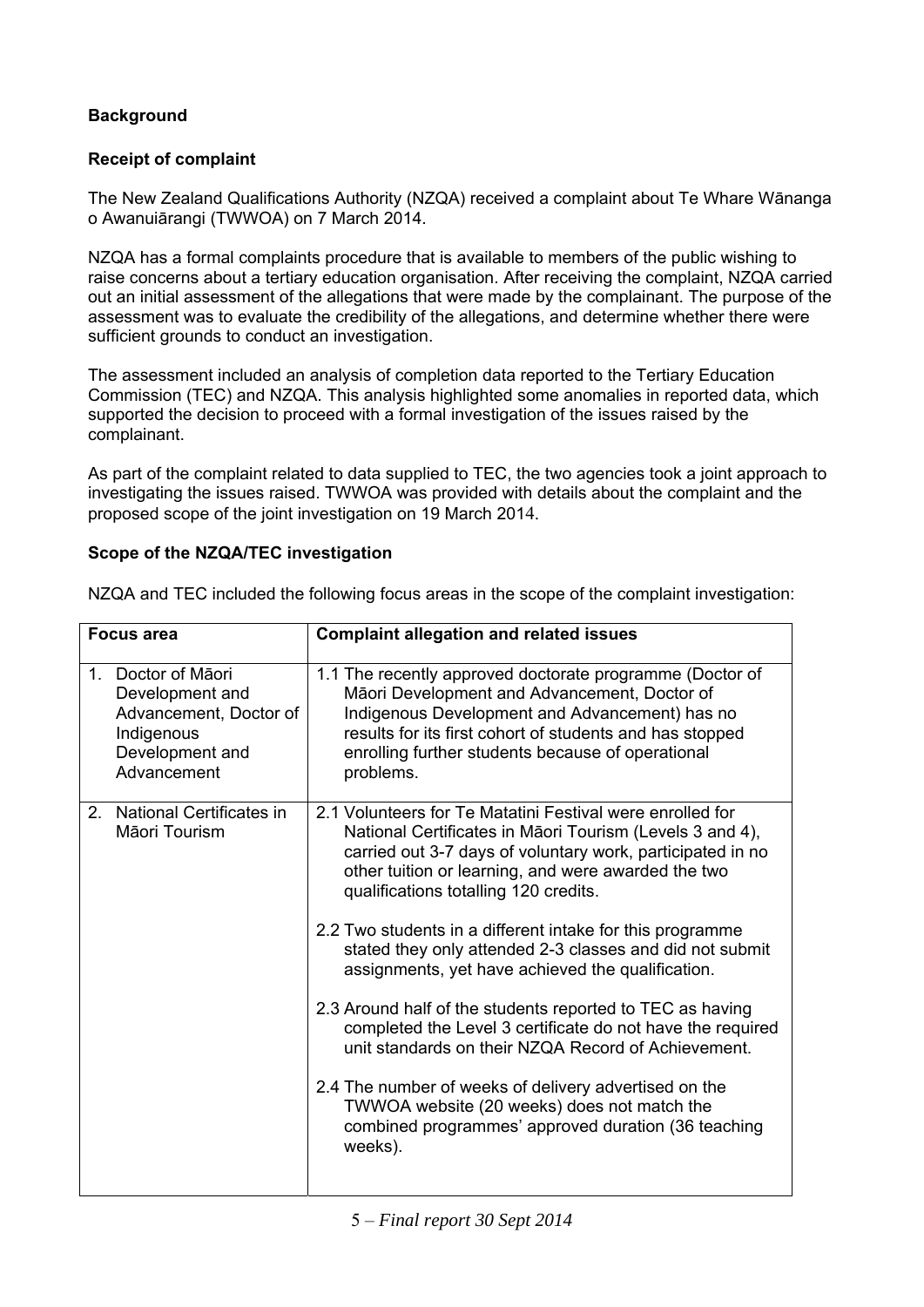| <b>Focus area</b>                |                                                                                                        | <b>Complaint allegation and related issues</b>                                                                                                                                                 |  |  |
|----------------------------------|--------------------------------------------------------------------------------------------------------|------------------------------------------------------------------------------------------------------------------------------------------------------------------------------------------------|--|--|
|                                  |                                                                                                        | 2.5 TWWOA has not submitted a Type 2 application for<br>programme change to keep the programme aligned with<br>the current version of the qualification.                                       |  |  |
| 3.                               | Bachelor of Māori<br><b>Performing Arts</b>                                                            | 3.1 The Bachelor of Maori Performing Arts is being delivered<br>at sites that are not NZQA-approved.                                                                                           |  |  |
|                                  |                                                                                                        | 3.2 TWWOA does not have knowledge of where the<br>programme is being delivered, when it is delivered and<br>how the hours are being met.                                                       |  |  |
|                                  |                                                                                                        | 3.3 There are concerns (not further specified) regarding<br>assessment practices by contract markers.                                                                                          |  |  |
| 4.                               | Reporting of student<br>achievement data to<br><b>NZQA</b>                                             | 4.1 Dates reported to NZQA for unit standard achievement do<br>not reflect the dates on which the unit standards were<br>actually achieved.                                                    |  |  |
|                                  |                                                                                                        | 4.2 Achievement of unit standards is not reported to NZQA in<br>a timely manner (within three months of achievement).                                                                          |  |  |
| 5.                               | Reporting through the<br>Single Data Return<br>(including recording,<br>enrolments and<br>withdrawals) | 5.1 Students are being enrolled for a number of EFTS that is<br>unreasonably high (e.g. some students enrolled for 2<br>EFTS; some students working full-time are also enrolled<br>for 1 EFT). |  |  |
|                                  |                                                                                                        | 5.2 Enrolment records are shifted across years to meet EFTS<br>allocations.                                                                                                                    |  |  |
|                                  |                                                                                                        | 5.3 Student enrolments and results are not submitted until the<br>programme is completed. Only successful completions<br>are reported.                                                         |  |  |
|                                  |                                                                                                        | 5.4 Final student achievement results are often amended.                                                                                                                                       |  |  |
|                                  |                                                                                                        | 5.5 Withdrawals are not processed because attendance is not<br>monitored.                                                                                                                      |  |  |
| 6.                               | Programme changes                                                                                      | 6.1 Programmes are approved internally without following<br>internal process.                                                                                                                  |  |  |
| $7_{\scriptscriptstyle{\ddots}}$ | Facilities and resources                                                                               | 7.1 Staff and students at two campuses have inadequate<br>access to library facilities, IT support, and student<br>support.                                                                    |  |  |
|                                  |                                                                                                        | 7.2 The teaching facilities at Whakatane are unsuitable for<br>the nature of programmes (laboratory) and the number of<br>students enrolled.                                                   |  |  |
| 8.                               | Research                                                                                               | 8.1 There is no provision for research release time for degree<br>teaching staff, and they are not engaged in research.                                                                        |  |  |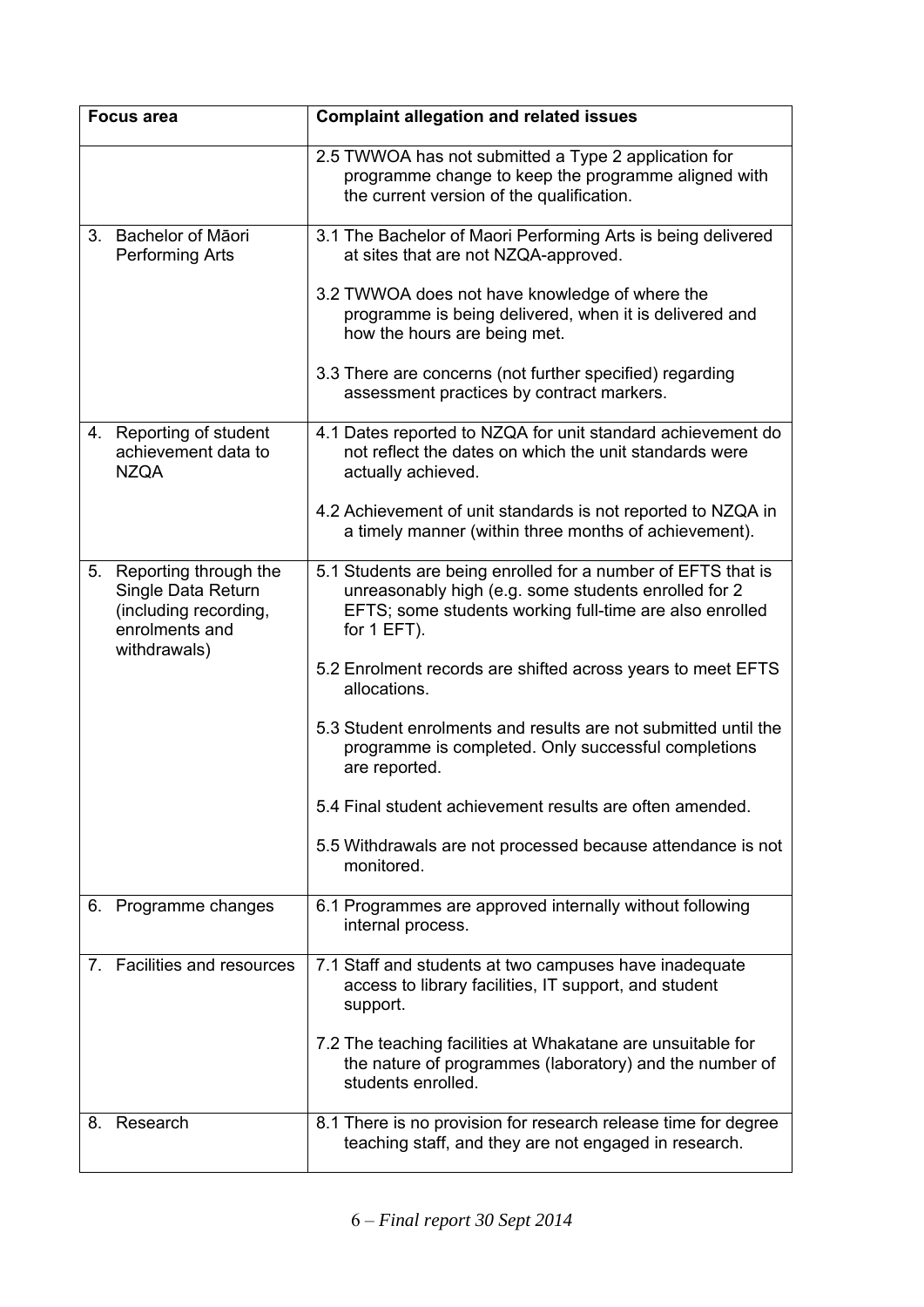# **Site visit**

An investigation team, comprising both NZQA and TEC representatives, visited the Whakatāne site on 24–26 March 2014. The team met with a range of governance, management, administration and teaching staff, reviewed a variety of documentation, and examined a sample of student records (both paper and online). The investigation included discussion of completion data reported to TEC and NZQA.

TEC selected and examined a sample of 62 Student Achievement Component (SAC) files. The sample covered 107 enrolment or re-enrolment events in 2012 and 2013. This included three doctorate programmes, a bachelor's degree and two national certificates.

### **Preparation of findings**

Deloitte provided peer review advice over key aspects of the investigation team's processes (planning, fieldwork and analysis).

Preliminary findings were provided to TWWOA on 10 April 2014. TWWOA was given the opportunity to make a submission in response to the findings. NZQA and TEC received a written submission from TWWOA on 1 May 2014, and further communication took place to clarify outstanding questions.

### **Subsequent Deloitte investigation**

TEC and NZQA were not satisfied with TWWOA's explanations for the discrepancies between the number of teaching weeks and hours that TWWOA had been approved to deliver and what was actually delivered in respect of the Level 3 and 4 National Certificate in Māori Tourism programmes.

As a result, TEC engaged Deloitte to undertake a further investigation to:

- establish, after the change to running courses concurrently, the actual teaching weeks and hours delivered by TWWOA in relation to the programmes;
- establish when any change in the length of the programmes was made (to determine funding recovery); and
- determine whether similar changes had been made to any other programmes delivered by TWWOA that are funded by TEC.
- Determine whether there is any evidence to suggest that individuals associated with TWWOA have intentionally made any misrepresentations to TEC or NZQA relating to the programmes funded by TEC and what the financial implications of those actions would be.

The report from the joint NZQA/TEC investigation was placed on hold pending the outcome of the Deloitte investigation.

A draft report from Deloitte's investigation was provided to TWWOA on 9 July 2014. TWWOA made a written submission in response to the Deloitte report on 23 July 2014. This submission was taken into consideration before NZQA and TEC finalised the findings outlined in this joint NZQA/TEC report.

### **Limitations and use of findings**

This investigation provides a snapshot of TWWOA's performance at a particular point in time and may not, as such, provide a view of ongoing compliance. It is based on sampling and issues may remain undetected.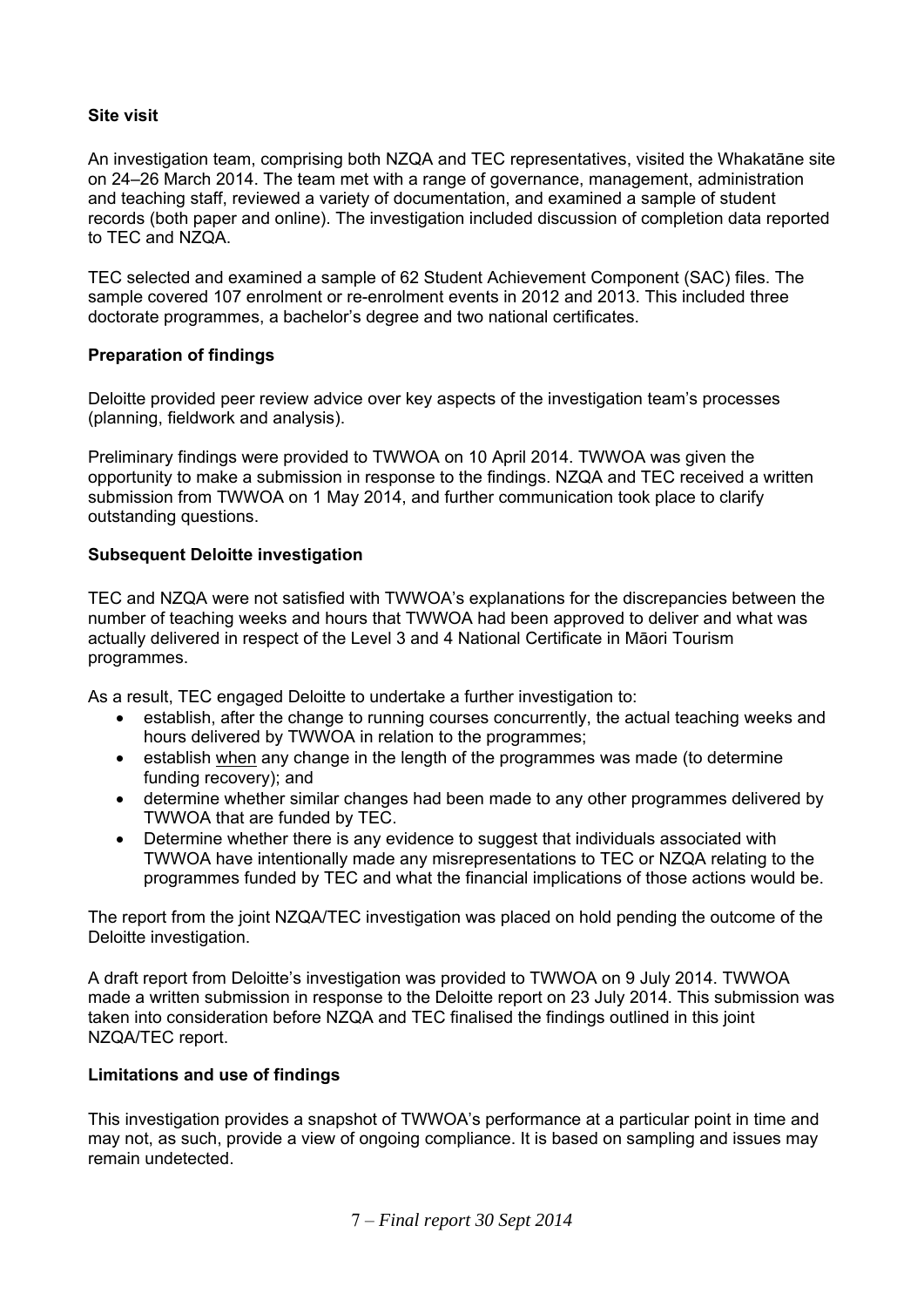The outcome of this investigation may contribute to decisions made by TEC relating to past, current and future funding. It may also contribute to decisions made by NZQA relating to current and future programme approval, accreditation, consent to assess against standards, and related requirements.

# **Context**

TWWOA was recognised as a wānanga under the Education Act 1989 (the Act) in 1997. Section 162(4)(b)(iv) of the Act states that a wānanga "is characterised by teaching and research that maintains, advances, and disseminates knowledge and develops intellectual independence, and assists the application of knowledge regarding ahuatanga Maori (Maori tradition) according to tikanga Maori (Maori custom)".

Wānanga receive SAC funding from TEC to provide a wide range of programmes for which they have been granted approval and accreditation by NZQA. They are subject to NZQA rules covering areas such as programme accreditation and consent to assess against standards. They are also subject to TEC Funding Conditions.

NZQA is responsible for carrying out independent quality assurance of wānanga. The quality assurance system includes initial programme approval and accreditation processes, degree monitoring, and periodic External Evaluation and Review (EER).

TWWOA's last EER was conducted in November 2011. The report, published on 22 February 2012, resulted in the following statements of confidence:

 Highly Confident in educational performance Confident in capability in self-assessment.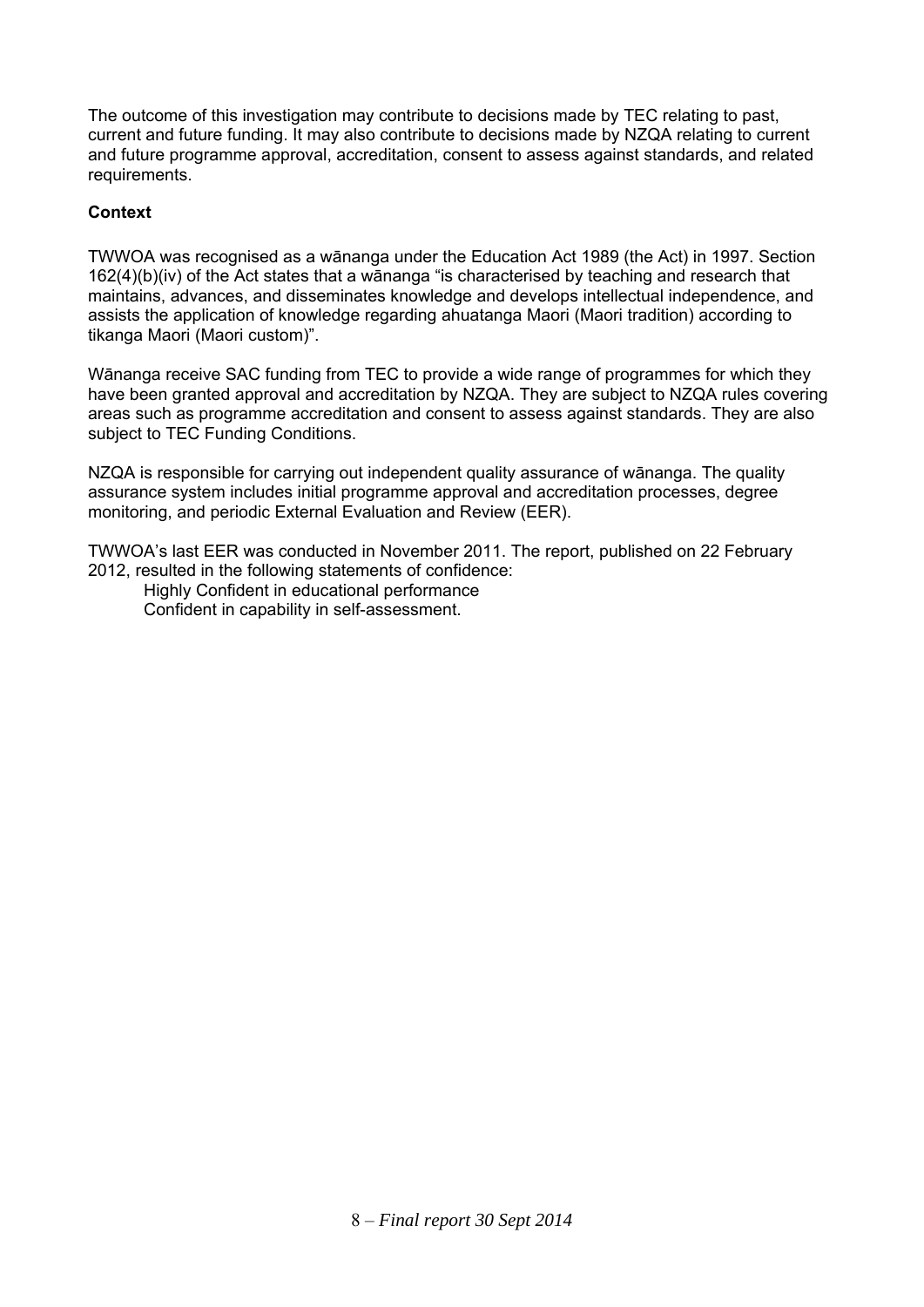# **Investigation Findings**

Each of the focus areas and detailed allegations are set out below, followed by the agencies' analysis and findings. These are referenced to the Education Act 1989 (the Act), relevant Rules and Funding Conditions as applicable. The applicable statutory provisions are included in Appendix 1.

| <b>Focus area</b>                                                                                                                 | <b>Complaint allegation and related issues</b>                                                                                                                                                                                                                                     |  |
|-----------------------------------------------------------------------------------------------------------------------------------|------------------------------------------------------------------------------------------------------------------------------------------------------------------------------------------------------------------------------------------------------------------------------------|--|
| Doctor of Māori<br>Development and<br>Advancement,<br><b>Doctor of Indigenous</b><br><b>Development and</b><br><b>Advancement</b> | 1.1 The recently approved doctorate programme (Doctor of Maori Development<br>and Advancement, Doctor of Indigenous Development and Advancement) has<br>no results for its first cohort of students and has stopped enrolling further<br>students because of operational problems. |  |

### **Analysis**

Members of the investigation team met with the

The provided an overview of the programme's structure and its first year of operation in 2013. Programme delivery took place as planned in 2013 for 24 enrolled students including eight based in Washington State.

Unanticipated delays took place when students requested an extension for the substantial assignment associated with one of the two first-year papers. An extension was granted to the cohort as a whole, and this had an impact on the timing of the assignment for the other first-year paper. The majority of assignments have now been assessed and returned to students, and grades were scheduled to be approved at the meeting of the Doctoral Research Committee on 26 March 2014. The affected students were granted provisional enrolment for 2014 subject to submission of their assignments, and their enrolments were confirmed upon receipt of their respective assignments.

Student evaluation forms from the first block course of 2014 demonstrate strong satisfaction with the programme, and indicate that students were comfortable that issues from the first year had been appropriately addressed. In the evaluation forms, the students spoke highly of the programme staff, their peers, and the support provided.

With regards to the stopping of enrolments mentioned by the complainant, the explained that further intake of students from the United States of America has been suspended until July 2014 to (i) make arrangements that will allow these students to more readily access scholarship monies, and (ii) align the timetable with the US academic year.

The first external monitors' visit for this doctorate programme took place in June 2014, and the monitors' report is currently being prepared.

### **Findings**

NZQA is satisfied with TWWOA's report of the progress of the new doctorate programme, and the steps taken to manage the operational issues experienced by students. NZQA notes that TWWOA has made changes to programme delivery for 2014 in response to the timing issues that arose with the 2013 cohort, and that students appear positive about the programme.

No breach of the Act or Rules was identified with respect to complaint issue 1.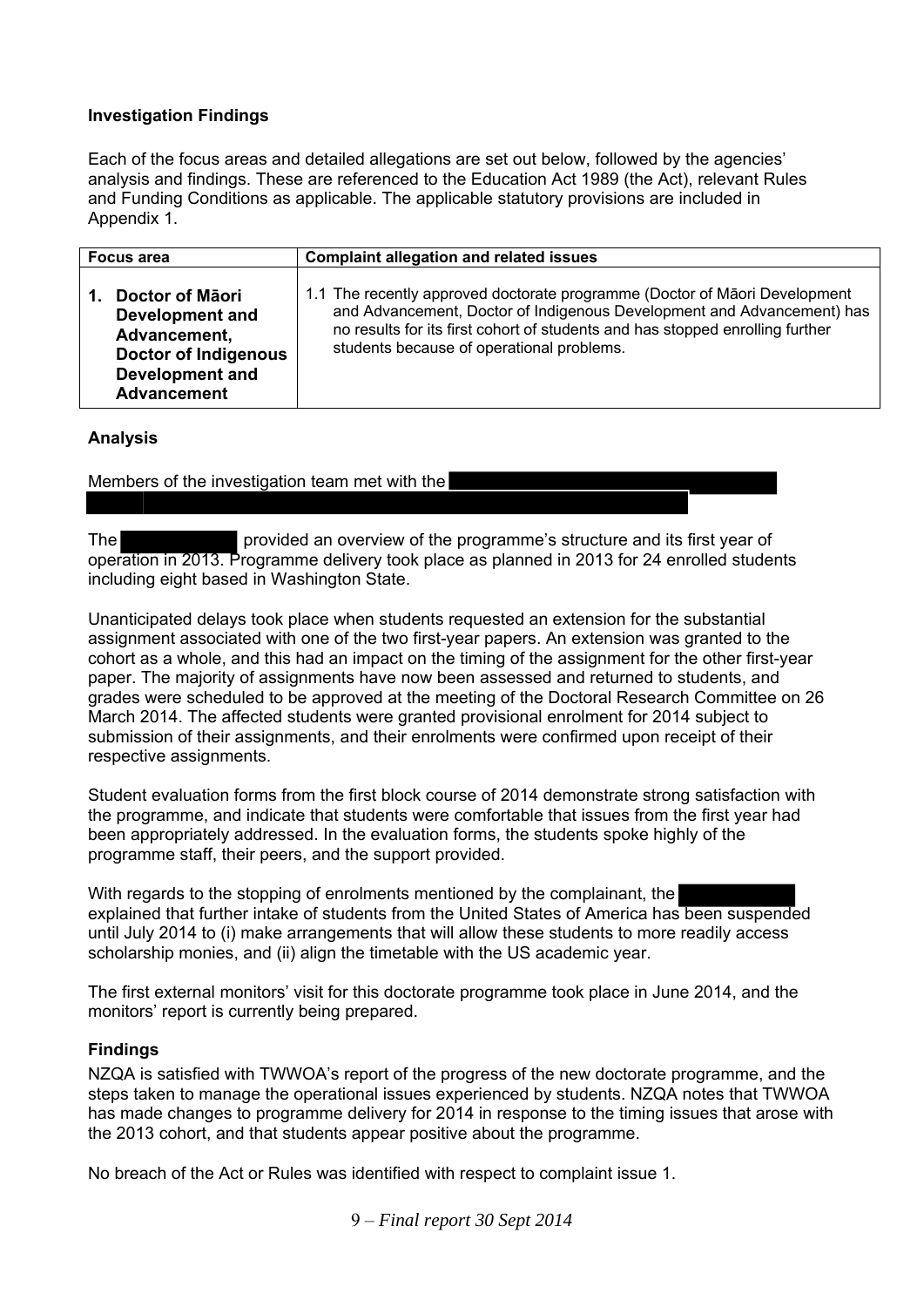| <b>Complaint allegation and related issues</b><br><b>Focus area</b> |                                                  |                                                                                                                                                                                                                                                                                  |
|---------------------------------------------------------------------|--------------------------------------------------|----------------------------------------------------------------------------------------------------------------------------------------------------------------------------------------------------------------------------------------------------------------------------------|
| $2_{-}$                                                             | <b>National Certificates</b><br>in Māori Tourism | 2.1 Volunteers for Te Matatini Festival were enrolled for National Certificates in<br>Māori Tourism (Levels 3 and 4), carried out 3-7 days of voluntary work,<br>participated in no other tuition or learning, and were awarded the two<br>qualifications totalling 120 credits. |
|                                                                     |                                                  | 2.2 Two students in a different intake for this programme stated they only<br>attended 2-3 classes and did not submit assignments, yet have achieved the<br>qualification.                                                                                                       |
|                                                                     |                                                  | 2.3 Around half of the students reported to TEC as having completed the Level 3<br>certificate do not have the required unit standards on their NZQA Record of<br>Achievement.                                                                                                   |
|                                                                     |                                                  | 2.4 The number of weeks of delivery advertised on the TWWOA website (20)<br>weeks) does not match the combined programmes' approved duration (36<br>teaching weeks).                                                                                                             |
|                                                                     |                                                  | 2.5 TWWOA has not submitted a Type 2 application for programme change to<br>keep the programme aligned with the current version of the qualification.                                                                                                                            |

TWWOA was granted course approval and accreditation for the National Certificate in Māori Tourism (Level 3) and the National Certificate in Māori Tourism (Level 4) on 23 June 2006 and 22 June 2006 respectively. TWWOA refers to these programmes collectively as Hei Manaaki.

*Approved weeks and hours of delivery* 

The programme document submitted to NZQA at the time of application and the approval letters outline the following details:

| Programme   Number of |         | Total weeks   Total hours |     |
|-----------------------|---------|---------------------------|-----|
| Level                 | credits |                           |     |
|                       | 60      | 18                        | 600 |
|                       | 60      | 18                        | 600 |

The average weekly hours are given as follows:

| Programme<br>Level | Average<br>teaching<br>hours per<br>week | Average<br>self-directed<br>study hours<br>per week | <b>Total study</b><br>hours per week |
|--------------------|------------------------------------------|-----------------------------------------------------|--------------------------------------|
|                    | 18                                       | 15                                                  | 33                                   |
|                    | 20.5                                     | 13                                                  | 33.5                                 |

In total, this means that students should expect to receive around 324 teaching hours (18hrs x 18wks) for the Level 3 programme, and 369 teaching hours (20.5hrs x 18wks) for the Level 4 programme – a total of nearly 700 teaching hours. Self-directed learning hours are in addition to that, taking the total programme hours up to 1200 across both programmes.

For TEC funding purposes, the National Certificates in Māori Tourism (level 3 and 4) were both approved programmes based on 18 teaching weeks set at 0.5 EFTS each.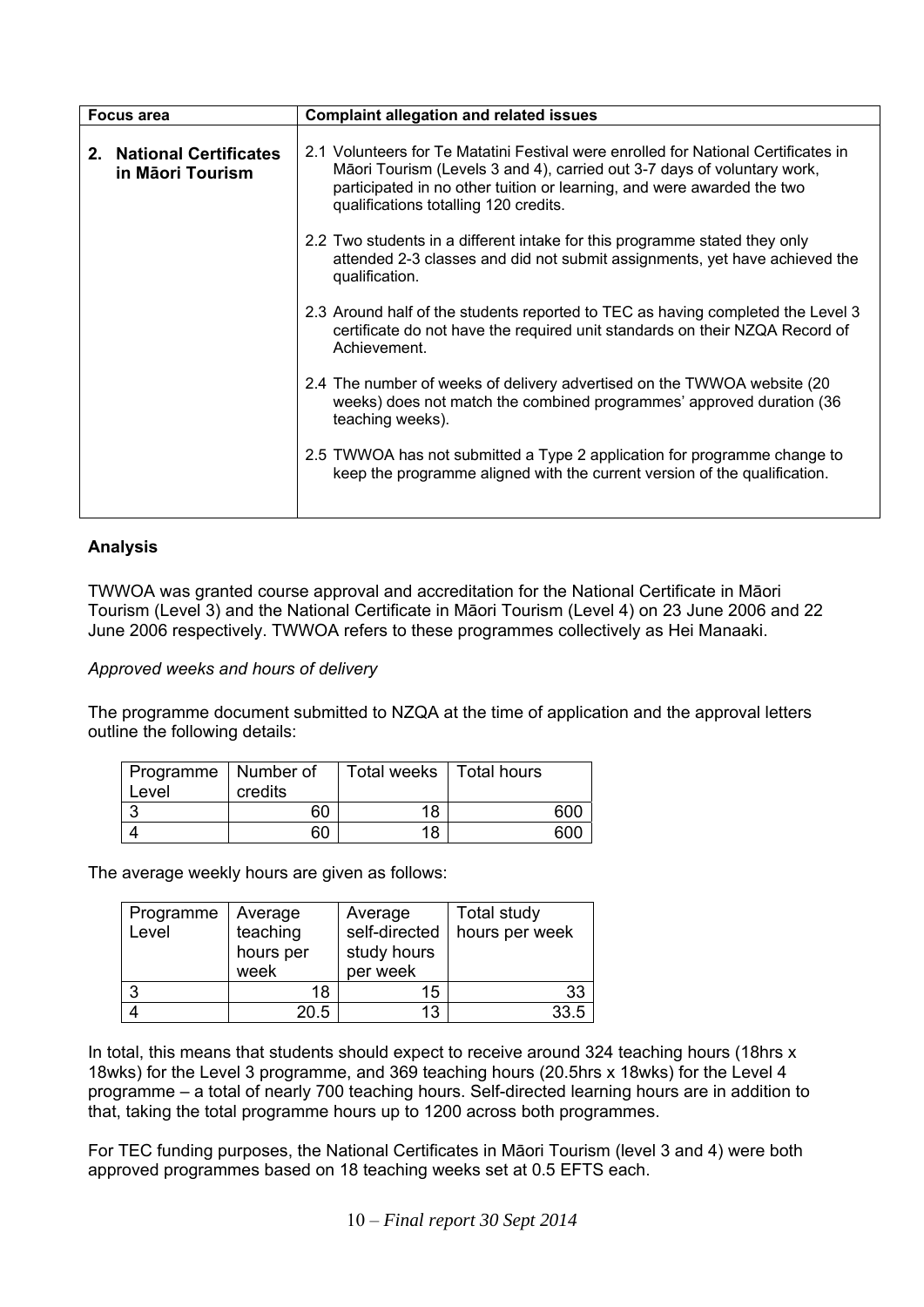TWWOA has noted that its 2006 programme document defined three types of learning:

- 1. contact hours: includes workshops, tutorials, on-line, and noho marae
- 2. directed learning: self-initiated learning activities alone or in small groups
- 3. self-directed learning.

The programmes approved by NZQA combined the contact hours and directed learning hours to give total 'teaching hours'.

However, NZQA agrees that 'directed learning', as defined by TWWOA, would more appropriately have been included in the 'Self-directed study hours' total rather than the 'Teaching hours' total in the NZQA programme approval document.<sup>1</sup>

Taking this into account, NZQA agrees that it would expect to see a minimum of 388 teaching (contact) hours across the two certificate programmes (171 for the Level 3 programme and 217 for the Level 4 programme) across a period of 36 weeks.

With this clarification regarding the definitions of contact time, the proportion of contact hours is less than NZQA would expect for programmes of these levels.

### *Actual weeks and hours of delivery*

Evidence gathered during the NZQA/TEC site visit raised concerns that the number of weeks and hours of delivery fall well short of the model specified in the respective programme approval documents.

Information sources considered included:

- TWWOA's website
- course documentation (e.g. prospectus)
- offers of place
- the Artena student management system
- delivery schedules
- course materials (e.g. student guide)
- contractor reports
- discussions with TWWOA staff.

It was found that the compression of the Level 3 and Level 4 programmes dates back to at least 2009, the degree of compression has increased over the years, and in 2014 the two levels of the course are now routinely delivered entirely concurrently.

One cohort - the 2013 Te Matatini cohort – was found to have been delivered in particularly short timeframes.

When a Tertiary Education Organisation (TEO) intends to deliver a programme in a shortened period of time it is expected to inform TEC of the changes as this may affect the EFTS calculation for that programme. NZQA must also approve changes to the programme.

As a result of these initial findings, it was agreed that further investigation was needed in order to quantify the extent to which the two programmes had been compressed. Accordingly, Deloitte was

 $\overline{a}$ NZQA defines 'directed learning' on its website as "direct contact time with teachers and trainers". This definition should be used by tertiary education organisations as the basis for developing programmes for approval.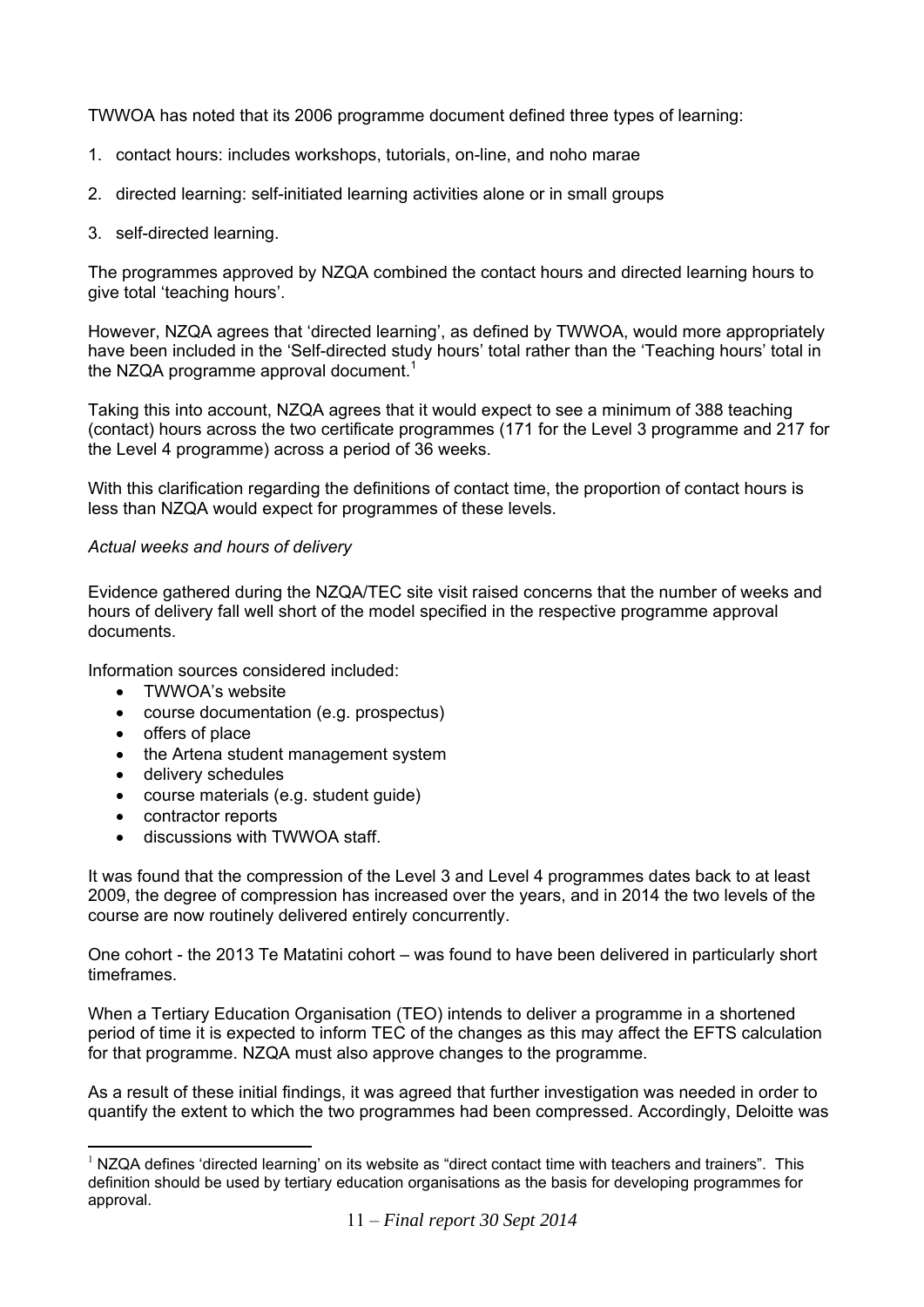engaged to carry out an investigation. The outcome from Deloitte's investigation is presented in its report.

## *TWWOA's comments*

TWWOA has acknowledged that it did not apply for approval of changes to programme delivery to reflect the delivery model that it is currently using. TWWOA has also confirmed that the change was not approved through appropriate internal processes, including approval by the academic board.

TWWOA has drawn TEC and NZQA's attention to an e-mail sent by an NZQA staff member to the TWWOA **in July 2009. The exact context for the e-mail is unclear, given** that it is a follow-up to a prior conversation. The NZQA staff member wrote, *"It is permissible for you to run the Level 3 and Level 4 programmes together, assessing against the standards for either level as they are delivered through your course of study"*.

This advice confirmed the requirements of version 1 of the National Certificate in Tourism Maori (Level 4) (relevant version in 2009). This is evident and reinforced by the subject title of the email from NZQA of 29 July 2009 which was "Concurrent delivery of L3 and L4 Nat Certificate in Tourism Māori", that is, the nature of the advice being given was around how the requirements of the qualifications could be met and delivered, and not about the collective Hei Manaaki.

The content of the email also indicated it was 'permissible' to put a programme together where assessment against standards in either qualification could be done concurrently rather than sequentially by level, that is, one qualification didn't need to be fully completed before assessment against similar or other appropriate standards in the other qualification could be undertaken.

For example, the Level 4 qualification includes a standard relating to tikanga marae. Learning and assessment against that standard could be done at a noho marae and learning and assessment against standards in the Level 3 qualification such as the Te Reo and Tikanga-based could perfectly validly be undertaken at the same event.

NZQA considers this to have been advice regarding assessment manageability and practice, and award of the qualifications, rather than consent to compress the two programmes into fewer weeks or hours than originally approved.

NZQA considers it to be unlikely that TWWOA interpreted the 29 July 2009 email from an NZQA staff member as formal approval to run the two programmes concurrently with reduced weeks of study. A change of such significance should have gone through an internal approval process with TWWOA's Academic Board. This in turn would have triggered an application to NZQA.

The process for seeking approval of new programmes and changes to programmes were well known to TWWOA at the time, as evidenced by an approval letter dated 9 April 2009 in which NZQA approved similar changes to the National Certificates in Building, Construction and Allied Trades Skills (Levels 1 and 2).

### *Assessments*

The assessment schedule for the two programmes contains tasks appropriate to the unit standard learning outcomes, together with robust evidence and judgement statements.

Marked assessments are not retained once they have been returned to students, other than for the purpose of internal or external moderation. The investigation team reviewed a sample of student assessments provided by which happened to have been retained. This sample raised some concerns about the quality of assessment taking place in the programme. For

12 – *Final report 30 Sept 2014*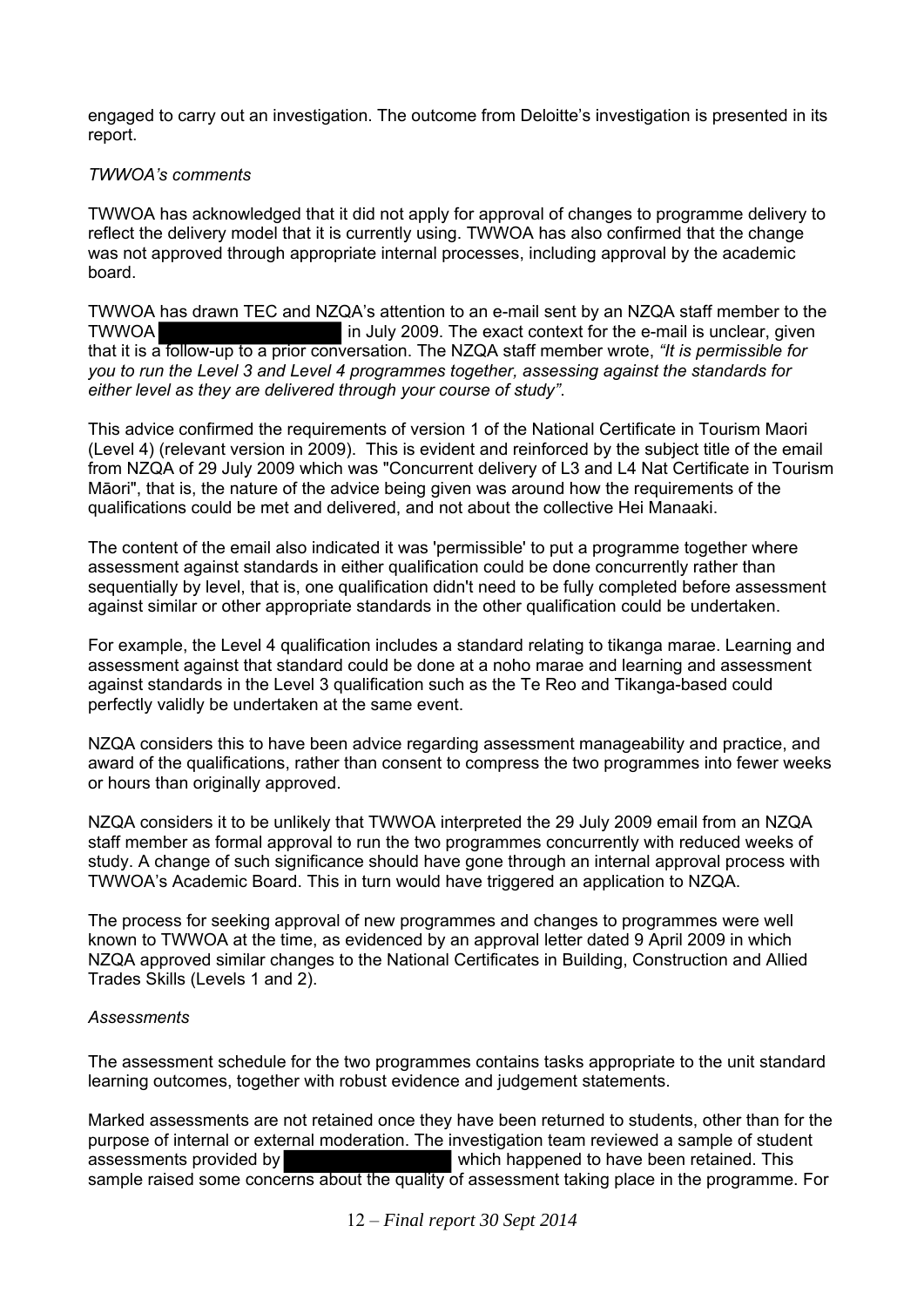example, some assessment answers marked as achieved did not seem to have all the necessary components present.

Discussions with TWWOA indicated that some components of assessments are completed verbally. While this is an appropriate form of assessment in this context, it is noted that there is currently no provision on the assessment material to record either that verbal assessment has taken place or the content of the verbal response.

Assessment methodology for the Te Matatini cohort differed markedly from that usually used for the programme. The investigation team sighted a box of assessment material that had been supplied to TWWOA after Te Matatini by the sub-contracted delivery agent as evidence of successful programme completion. Marking schedules contained evidence requirements and judgement statements.

The assessment material was exclusively group work, with signed attestations from the that all members of the group had participated equally in the assessment activities. In discussions, TWWOA staff explained and affirmed the place of group assessment in the context of Māori learning pedagogy. Knowledge is seen to be collective, shared, and pooled. Learning is founded in concepts of ako and tuakana/teina, and the contributions of individuals to the group as a whole are valued. TWWOA finds that group assessment engages learners who may not have succeeded in other learning environments.

TWWOA emphasised that teaching staff were conscious of the need to ensure that everyone is participating and has met the learning outcomes, and there is close scrutiny of learners' engagement, though attendance is not formally recorded. Completed assessment material was subject to moderation by an external contractor.

Following receipt of the draft findings from the NZQA/TEC investigation, TWWOA carried out internal moderation for 100 per cent of student assessments from cohorts currently completing the programmes. A sample of these moderated assessments was then provided to NZQA for external verification of the assessment decisions.

The results were mixed. The NZQA moderator confirmed the assessment decisions made with respect to 11 of the 15 unit standards where assessment materials and learner samples were submitted for moderation. The remaining four unit standards had some issues, including:

- assessor judgements not verified
- outcome requirements applied too liberally to the learner work submitted
- assessment materials not meeting the national standard
- insufficient learner responses.

### *Attendance*

Attendance records were closely examined for the cohort. In the original class file provided to NZQA, attendance sheets were present for only 10 of the 18 weeks of the course. In total, 38 student names were listed on the printed attendance sheet; of these, 33 were awarded the Level 3 and 4 qualifications at the end of the programme.

Analysis of these 33 students' attendance records showed that:

- 18 students had attended at least half of the 10 sessions in which attendance was recorded
- 15 students had attended fewer than half of the 10 sessions in which attendance was recorded.
- 9 students had attended only 1 or 2 of the 10 sessions in which attendance was recorded.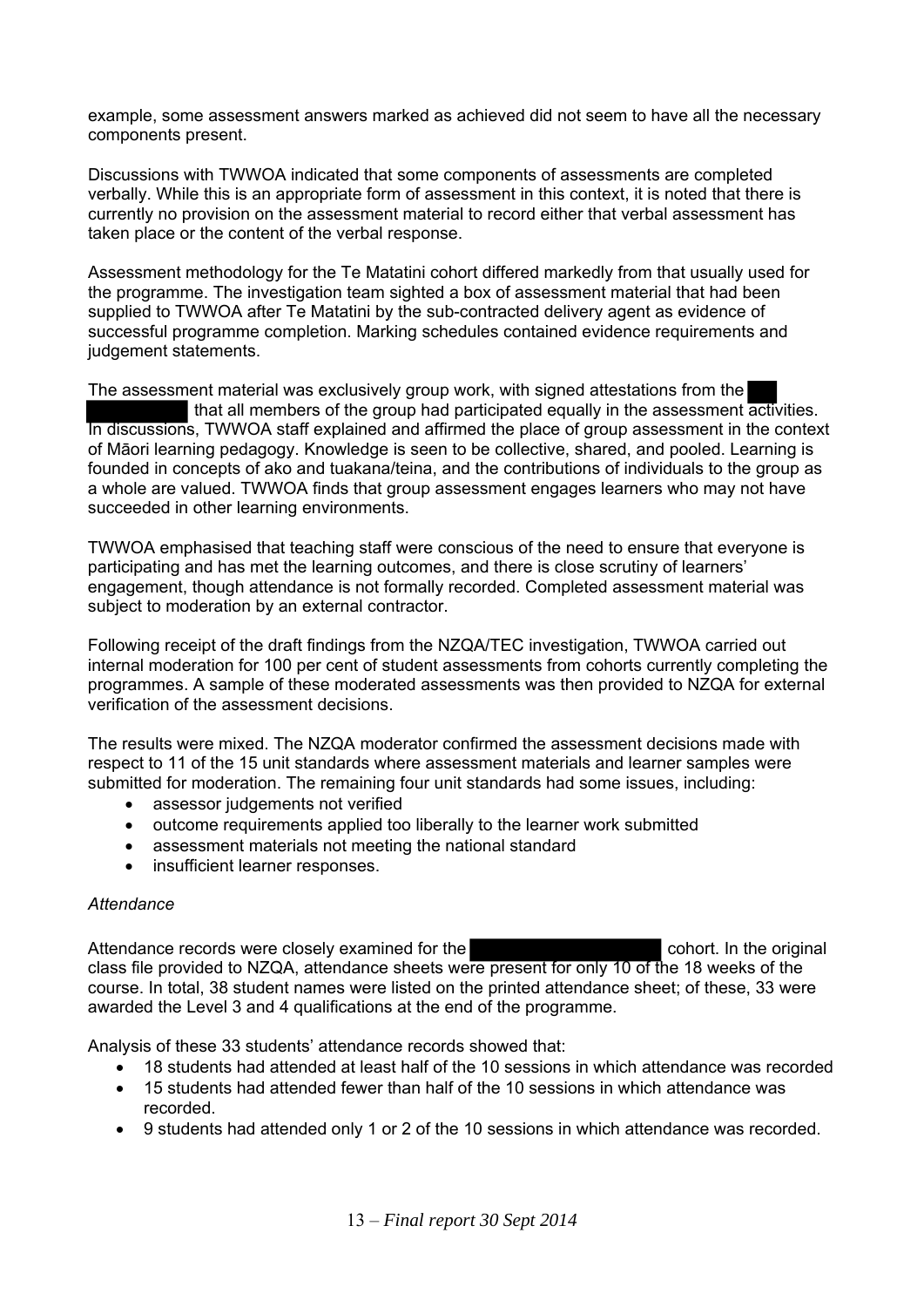The contractor reports noted that some follow-up workshops and home visits were offered to catch up on non-attendance. They indicated that seasonal employment was having an impact on student attendance.

In its response to the draft investigation findings, TWWOA noted that the had mistakenly provided only a sample of attendance sheets for the cohort to NZQA. Additional attendance sheets were provided by and TWWOA requested that NZQA review its analysis.



While TWWOA took appropriate action on this occasion as soon as the matter was brought to its attention, and has since made improvements to its attendance processes, the situation highlights the potential for issues to arise from poor system controls.

### *Sub-contracting*

The investigation team viewed a sample Contract for Services, used by TWWOA to engage other organisations to deliver the programme on its behalf. A list of contracts was also sighted. These sub-contractors ('Suppliers') deliver the programme to a particular cohort of students: for example,

.

No application has been made to NZQA of approval for these sub-contracting arrangements. No evaluation has taken place, therefore, of whether the arrangements ensure that programme delivery is consistent with that which is approved. TWWOA staff indicated that they were unaware that approval of sub-contracting arrangements was a requirement.

The maintains contact with the Suppliers, but TWWOA does not appear to hold adequate file documentation relating to past cohorts. This indicates a lack of controls over the quality and adequacy of delivery.

In response to the findings of this investigation, TWWOA has decided to cease its use of subcontractors and bring delivery of Hei Manaaki 'in-house'. Regional kaiako will be employed to teach the programme.

### *Changes to unit standards*

The unit standards currently offered to students, as described in TWWOA's website material, are different from those originally approved as part of the programmes in 2006. There is no record of NZQA having approved these changes, some of which were necessary due to unit standards having expired, replacement unit standards not having been substituted, and new versions of the qualifications having been released.

TWWOA's School of Undergraduate Studies Academic Committee meeting minutes of 9 February 2011, 8 June 2011, and 8 August 2012, clearly document the internal approval of the changes to the unit standards being offered in the Level 3 programme, resulting in the programme as it is delivered today. However, despite this documentation stating that Type 2 programme changes include "changes to the compulsory courses or papers within the programme (addition or deletion)", it was incorrectly judged at the time that it was not necessary to submit applications to NZQA for the changed unit standards.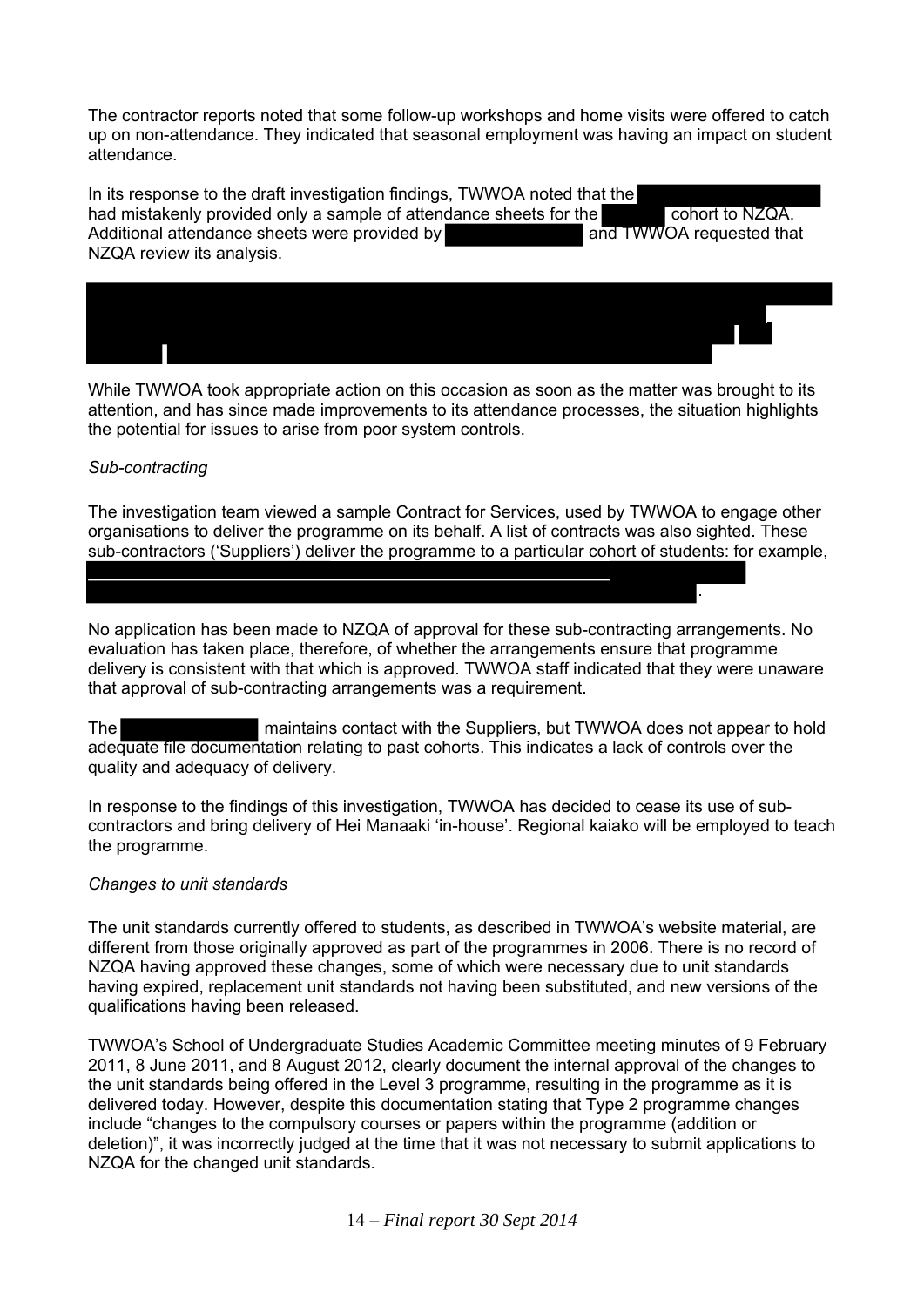The change in composition of unit standards had significant implications for the programme content and assessment. The content changes would have required a Type 2 programme change at a minimum, as the content of the programme would have needed to change to accommodate the change in focus of the assessment. If the new focus and the target learner were sufficiently different, a new programme may have been more appropriate.

## *Reporting of unit standard completion to NZQA*

Pre-visit comparative analysis of data reported to TEC in the 2013 SDR and data reported to NZQA revealed that around half of the students reported to TEC as having completed the Level 3 certificate did not have the required unit standards on their NZQA Record of Achievement.

TWWOA investigated this discrepancy and determined that it had been caused by both system changes and staff administrative error. Many valid results have failed to be reported to NZQA, and there were insufficient controls in place to identify this problem.

### *Course completion certification*

NZQA reporting data shows that TWWOA has not reported the completion of any qualifications to NZQA since 2008, and therefore no students have been issued with certificates by NZQA recognising their achievement of the National qualifications.

TWWOA provided a sample of certificates that it presents to students upon completion of Hei Manaaki. These certificates carry the TWWOA logo and record the award of the National Certificates. Students are also provided with a transcript of unit standards completed. TWWOA is entitled to award this qualification under Rule 15.2(d) of the NZQF Qualification Listing and Operational Rules 2012.

# **Findings**

 $\overline{a}$ 

Substantially compressed delivery has resulted in students participating in a programme that falls well short of its approved credit value.

The set of unit standards being delivered differs from that which was approved by NZQA.

TWWOA has not advised TEC or NZQA of changes to the two programmes since the programmes were originally approved in 2006.<sup>2</sup>

Insufficient evidence is recorded to support the validity of assessment decisions, resulting in a lack of confidence that individual learners have met the learning outcomes for each unit standard awarded.<sup>3</sup>

TWWOA has engaged in sub-contracting arrangements for delivery of the programme and its component unit standards which have not been approved by either NZQA or  $TEC<sup>4</sup>$  The

15 – *Final report 30 Sept 2014*   $<sup>4</sup>$  Rule 8.2 of the Consent to Assess Against Standards on the Directory of Assessment Standards Rules</sup> 2011 states, "Where an applicant for a consent to assess against standards, or a holder of a consent,

 $2$  Rule 12.1(d) of the NZQF Programme Approval and Accreditation Rules 2013 states, "...institutions must provide the programme (*or part*) as it was approved, including adhering to the programme regulations, unless a specific change has been approved in writing by NZQA"

 $3$  Rule 12.1(a) and Criterion 1 of Rule 6.1 of the NZQF Programme Approval and Accreditation Rules 2013 requires that, "The institution has the capability and capacity to ensure assessment materials and decisions are fair, valid, consistent and appropriate, given the stated learning outcomes."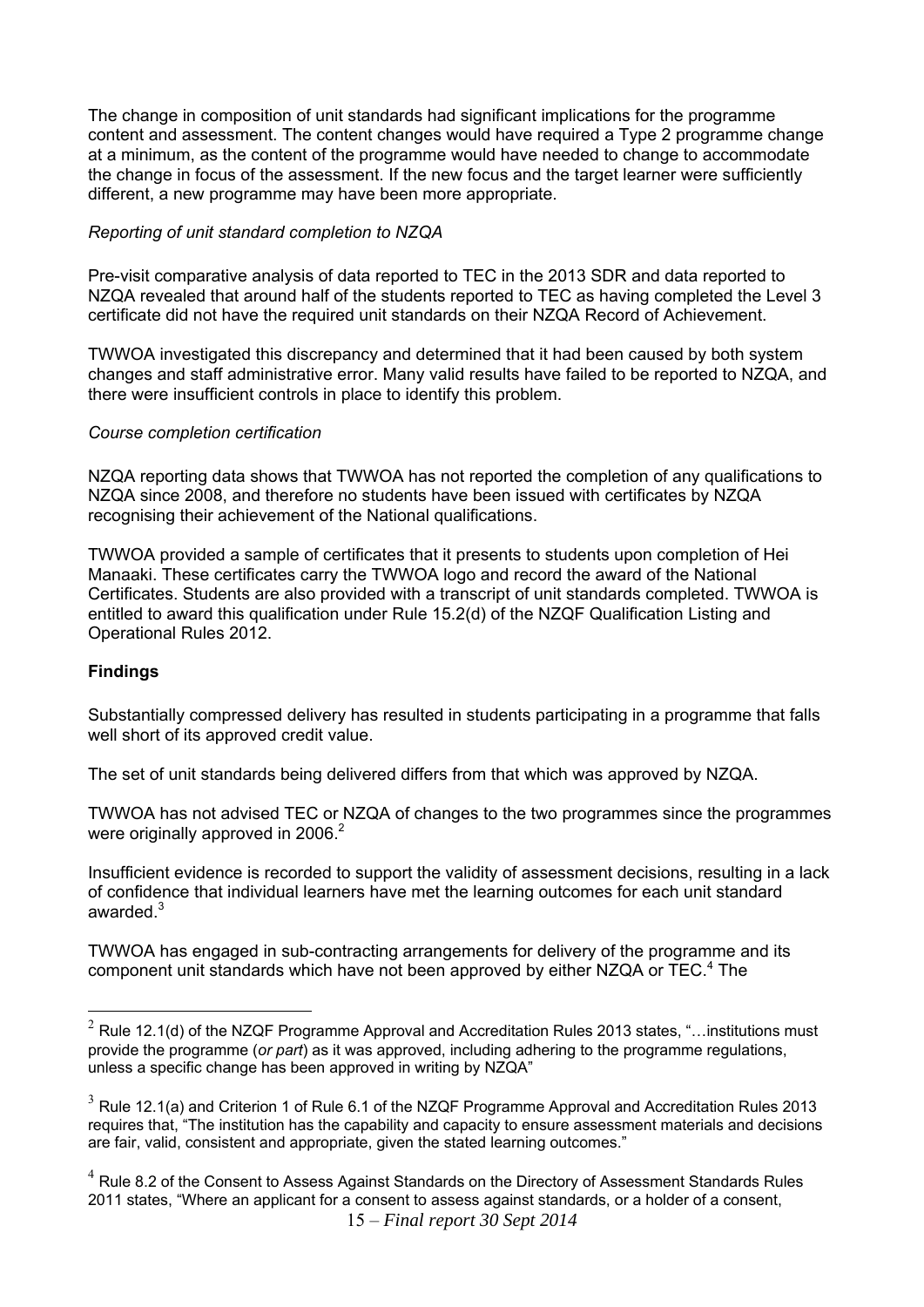investigation team considers that TWWOA's dependence on sub-contractors, without adequate control mechanisms, is a significant factor in the quality and compliance issues that have arisen. TWWOA has failed to comply with TEC Funding Conditions with respect to use of sub-contractors

There is a lack of control around attendance monitoring which may have resulted in the award of these National qualifications to students who have engaged in only a small proportion of the course. This indicates that review of programme performance has been inadequate.<sup>5</sup> Some students may also not have reached the necessary threshold for their enrolment to qualify for TEC funding.<sup>6</sup>

Current controls around reporting of results to NZQA are inadequate, meaning that large volumes of unit standards have not been reported to students' Records of Achievement.<sup>7</sup>

Part 16 of the Education Act 1989 includes, but is not limited to student programme information and records. The overall standard of record-keeping was not satisfactory for the National Certificates in Māori Tourism (level 3 and 4). Specifically, controls around attendance, offer of place letters that did not clearly specify enrolment in two programmes and did not separate expected course start and end dates, and the recording of assessment results did not meet best practice.

 $\overline{a}$ proposes to use a sub-contractor which does not itself hold a consent to assess against those particular standards, the applicant or holder must apply to NZQA to engage the sub-contractor."

Rule 17.2 of the NZQF Programme Approval and Accreditation Rules 2013 states, "Where an institution (other than a university) proposes to use a sub-contractor to provide an approved programme or part of an approved programme that the institution is accredited to provide, and the sub-contractor does not itself hold accreditation, the institution must apply to NZQA for approval to engage the sub-contractor prior to any provision of the programme (or part) by the sub-contractor."

 $<sup>5</sup>$  Rule 12.1(a) and Criterion 4 of Rule 6.1 of the NZQF Programme Approval and Accreditation Rules 2013</sup> state, "There must be adequate and effective review of programme performance and the institution's capability to support the programme."

<sup>6</sup> A **valid student enrolment** for SAC, Youth Guarantees and Trades Academies funding purposes, is where a student has completed the enrolment process and both of the following has occurred:

- a) A student and the TEO have entered into an enrolment contract, which includes a commitment by the student to pay fees (if fees apply).
- b) A specified period has passed or, a student has attended for greater than the specified period in which a student can withdraw and receive a full refund of tuition fees/course costs. Where a TEO does not set a defined period for changes of enrolment, including withdrawals, domestic students will count for tertiary tuition calculations after they have completed 10% or one month of the course for which they have enrolled, whichever is the smaller.

 $7$  Rule 10.1(b) of the Consent to Assess Against Standards on the Directory of Assessment Standards Rules 2011 states "…holders of the consent must…accurately report credits for students within 3 months of assessment, unless NZQA has approved a different reporting timeframe for the holder of the consent"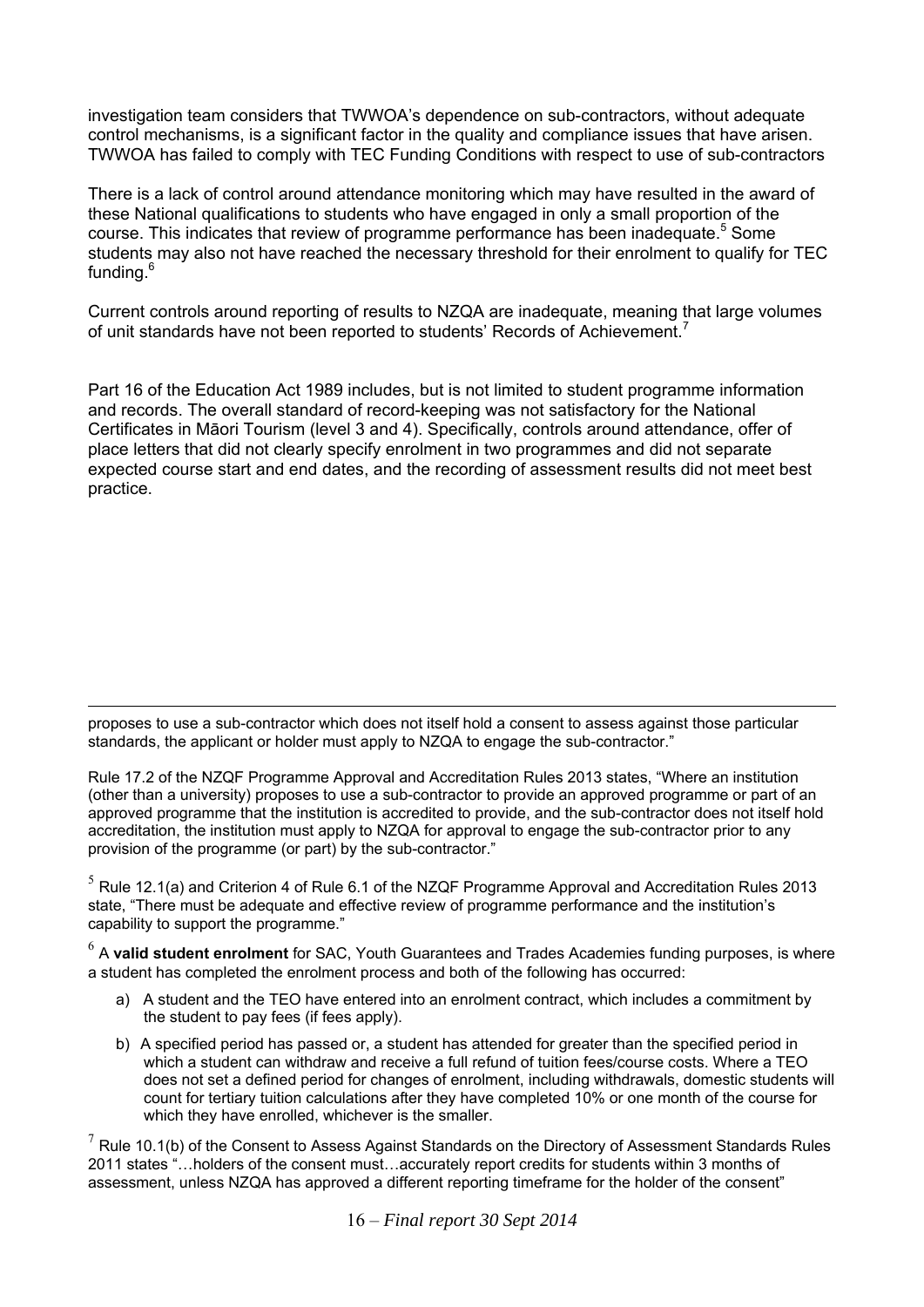| <b>Complaint allegation and related issues</b><br><b>Focus area</b> |                                                                                                                                       |
|---------------------------------------------------------------------|---------------------------------------------------------------------------------------------------------------------------------------|
| <b>Bachelor of Māori</b><br>3.<br><b>Performing Arts</b>            | 3.1 The Bachelor of Maori Performing Arts is being delivered at sites that are not<br>NZQA-approved.                                  |
|                                                                     | 3.2 TWWOA does not have knowledge of where the programme is being<br>delivered, when it is delivered and how the hours are being met. |
|                                                                     | 3.3 There are concerns (not further specified) regarding assessment practices by<br>contract markers.                                 |

TWWOA was granted approval and accreditation to provide Ngā Mana Whakairo a Toi: Bachelor of Māori Performing Arts (BMPA) on 15 February 2010.

The Degree Approval and Accreditation Report states the following:

- "The degree is specifically targeted at cohorts or groups of performing artists either in competitive or non-competitive environments."
- "There are two alternative methods of delivery which include the conventional face to face classes and mixed mode of delivery which involve noho, online learning and site visits."
- "The alternative delivery modes allow for flexibility depending on the student group, their location and work and/or personal circumstances."

# *Sites*

The 2010 approval letter for the BMPA degree lists the approved delivery sites as being the TWWOA campuses at Whakatāne, Wellington, Auckland and Northland.

The Degree Approval and Accreditation Report makes specific mention of NorthTec campuses Kerikeri, Kaitaia and Kaikohe, as well as noting that "the delivery of the programme is predominantly field-based whilst the students are engaged in their group performance and practices".

NZQA has a file copy of an application signed by TWWOA in December 2009 and submitted to NZQA for use of the Rotorua site for delivery of the BMPA.

In contrast to the above documentation, the 2011 Degree Monitoring Report, following a visit by NZQA-appointed monitors on 20 July 2011, noted that the Rotorua administration site for the degree and change to mixed mode delivery at a number of additional sites was not known to NZQA, and directed TWWOA to make formal application to NZQA.

TWWOA's 2011 internal self-assessment report on the BMPA, published September 2011, provided a list of 27 delivery sites, across which 600 students were enrolled.

The 2013 Degree Monitoring Report, following a visit on 27 September 2013, reported that the programme "is currently being taught across 35 recognised rohe and in five different regions".

TWWOA staff communicated to the investigation team their understanding that the programme approval allows for mixed mode delivery, and provided a document listing the 2014 tutorial venues for each of the 24 current kapa cohorts.

Delivery to each kapa haka rohe takes place within local facilities. These include marae, schools, community centres, and premises of other tertiary providers. TWWOA staff outlined the cultural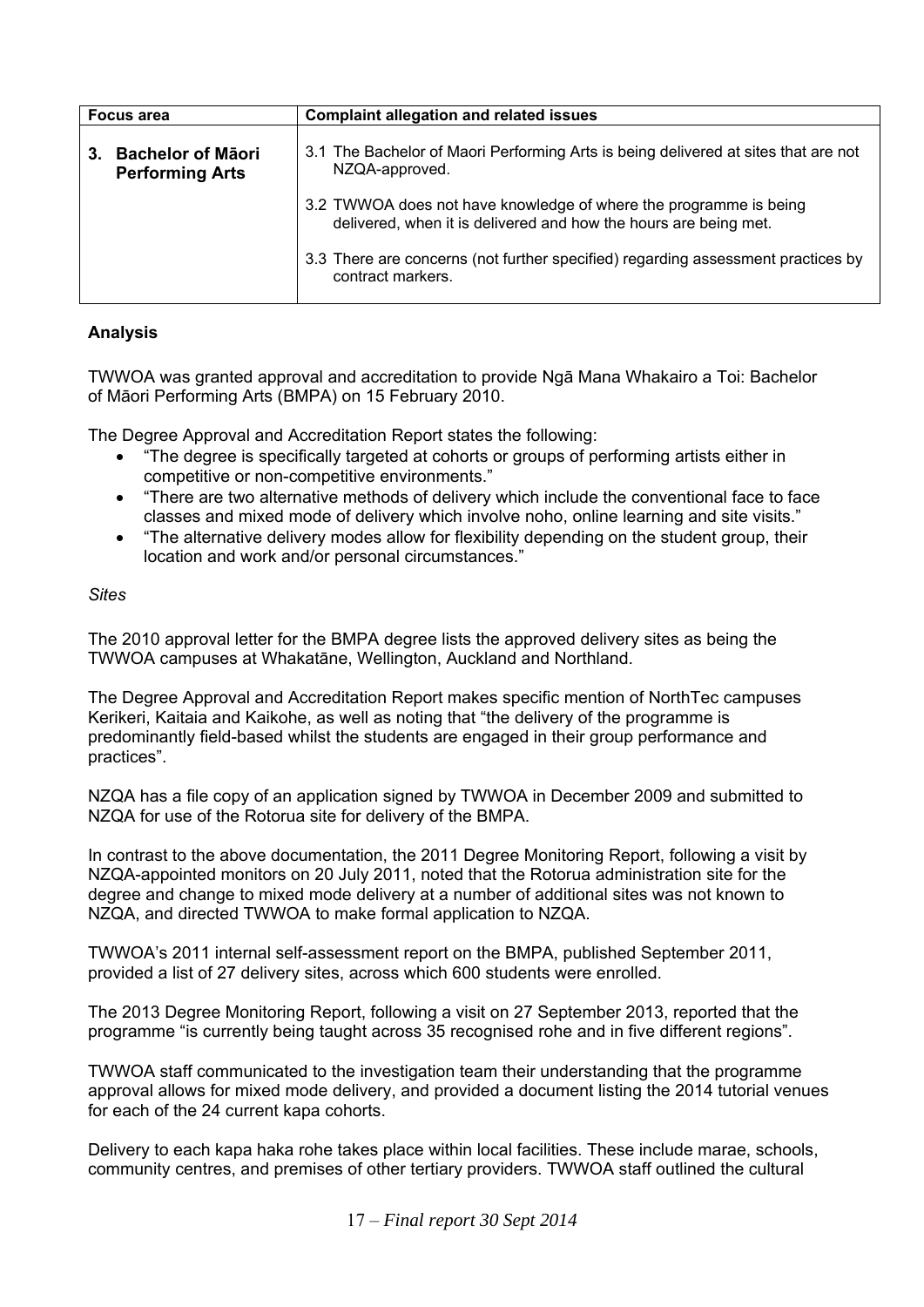importance of "space and place", the depth of mātauranga drawn on in these communities, and the value of BMPA delivery taking place in venues that are comfortable and accessible to learners.

Site safety was discussed, and TWWOA staff advised that in 2014 they began to collect evidence of this in the form of building warrants of fitness and risk assessment and management forms. A small number were sighted by the investigation team. TWWOA staff noted the sensitivities of managing compliance in the communities in which they work.

#### *Sub-contracting*

The investigation team viewed a sample Independent Contractor Agreement, used by TWWOA to engage other organisations to work with particular cohorts. The services to be delivered are outlined in the agreement as follows:

- providing venues and resources
- managing student retention and completion targets
- identifying learner needs
- reporting monthly on programme facilitation
- collecting and submitting learner assignments
- providing support services
- recruiting learners
- co-ordinating mixed mode delivery provision
- submitting student assignments
- complying with TWWOA policies and procedures.

While the contract states that the sub-contractor is to provide "teaching services", TWWOA has submitted that this was an error.

The question of whether kapa facilitators carry out teaching is a matter of definition, and one that is difficult to fully resolve. NZQA has considered the following:

- discussions held with TWWOA staff at the investigation visit
- degree monitoring reports
- BMPA kapa facilitator manuals.

NZQA and TEC are not satisfied that the arrangements in place comply with the rules relating to sub-contracting, and consider that this issue needs to be revisited at the next degree monitoring visit.

### *Programme delivery*

The BMPA is a three year full time programme.

Eight pouako co-ordinators (lecturers), employed by TWWOA, oversee programme delivery and liaise with the appointed liaison tutors (kapa facilitators) who are volunteers.

The TWWOA lecturers deliver some of the theoretical content in face to face sessions with learners, typically 6–8 hours per paper over a four week period. They are also available to individuals and groups of learners through online platforms such as Skype and Google Hangout, and estimated that this may amount to around one hour per week with any particular learner. Their involvement varies depending on the needs of the kapa.

The remaining theoretical and practical aspects of the programme are delivered by the kapa facilitators. The facilitators use a manual provided by TWWOA to guide delivery of the programme through focus groups. They also use kapa haka practice time to work with students and provide the necessary support and pastoral care.

18 – *Final report 30 Sept 2014*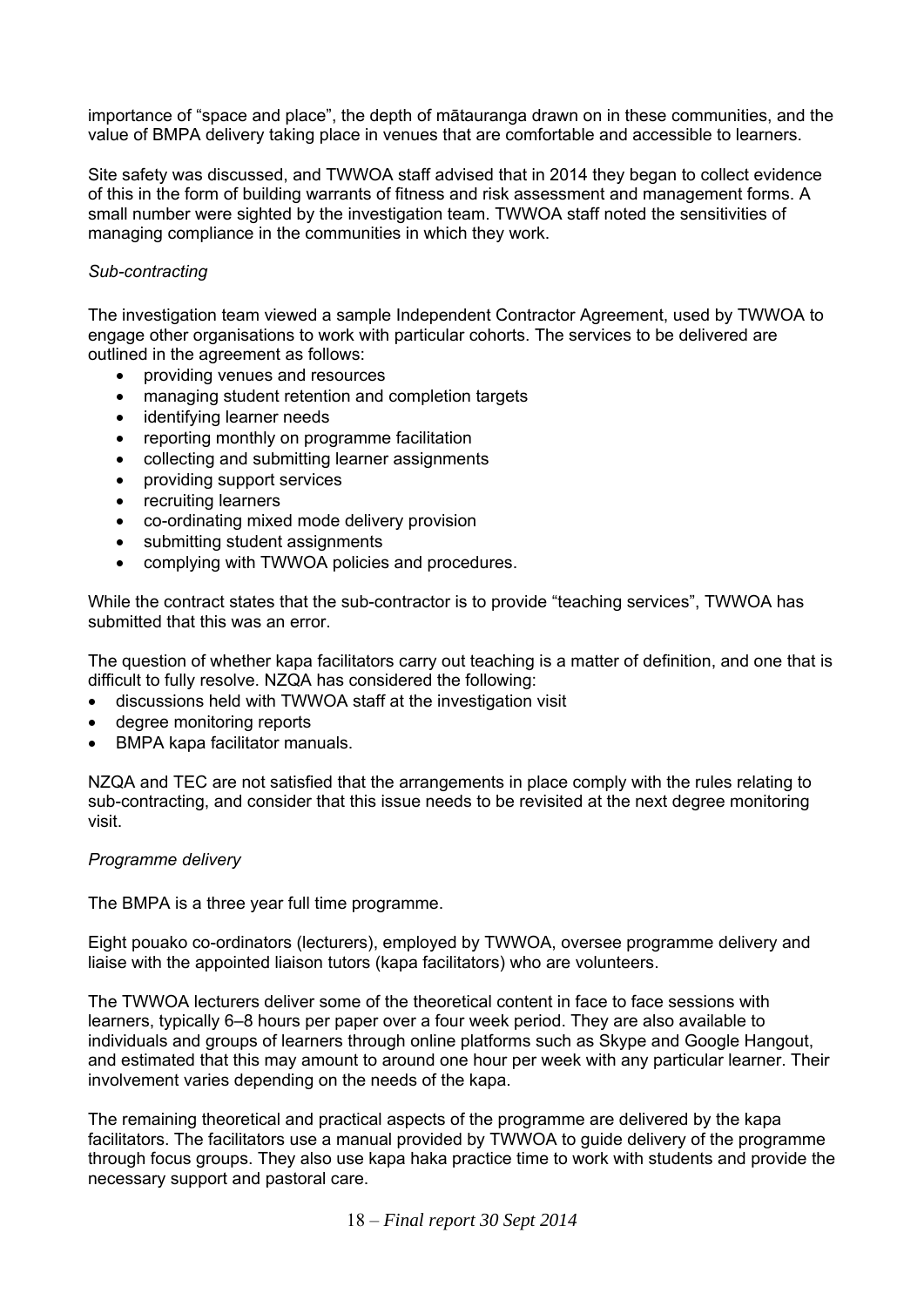Performance is a central part of the programme. A sample timetable provided for one of the kapa cohorts showed a mix of weekend wānanga and 2–3 hour practices over three months leading up to a regional competition. TWWOA staff explained that the programme is typically not "9–5" and that weekends are the busiest time for tutorial staff and learners.

The course guide for first year students lists eight papers which students complete. Each paper consists of 60 directed learning hours and 90 self-directed learning hours. It is clear that the majority of directed learning hours are facilitated by kapa facilitators rather than TWWOA lecturers, though the balance of hours varies between cohorts. No formal records of attendance are kept.

TWWOA staff conveyed to the investigation team the value added to the programme by high calibre 'mastery learners' enrolled as students who have many years of experience as practitioners in the field and support academic excellence within their cohort.

#### *Teaching staff qualifications*

A list was provided to the investigation team of the lecturers, together with their qualifications. The formal qualifications listed do not in themselves give assurance that all lecturers are appropriately qualified for delivery of a degree level programme. It is expected that teaching staff will be qualified to one Level higher than what they are teaching (in a relevant discipline).

In response, TWWOA notes the uniqueness of the programme and the current lack of people in this field who have the appropriate level of relevant qualification. TWWOA is actively implementing a strategy to increase the qualification levels of its BMPA teaching staff.

TWWOA staff explained that they aim to support and extend the mātauranga and expertise at the various sites through drawing on local tribal knowledge. Kapa facilitators were described as respected kapa haka leaders: icons within their communities. The Degree Approval and Accreditation report notes one strength of the application as being "the recognition of iwi diversity in the Māori Performing Arts".

The 2011 Degree Monitoring Report states "The notion of expert practitioners not automatically assuring expertise in teaching is mutually acknowledged". It was recommended at that time that opportunities be made for all staff to have access to appropriate on-going professional development.

The 2012 Degree Monitoring Report states that ongoing support was now available for all tutors at hui four times a year.

Teaching staff involvement in research is discussed under issue 8 below.

### *Assessment and moderation*

Kapa facilitators are responsible for collecting and submitting learner assignments. The calendar in the student guide sets out the due dates for assignments for each paper, though there is flexibility in offering extensions to accommodate kapa haka commitments.

Completed assessments are logged and then distributed among the lecturers and external markers. TWWOA staff explained that markers are sourced from an experienced pool within the kapa haka community. Information was not gathered during the investigation about the qualifications of markers. Once marked, assessments are returned to the TWWOA administration centre.

Three assignments from each set are retained for moderation purposes. Moderation is carried out by a moderator appointed by TWWOA, who submits a report on each sample.

19 – *Final report 30 Sept 2014*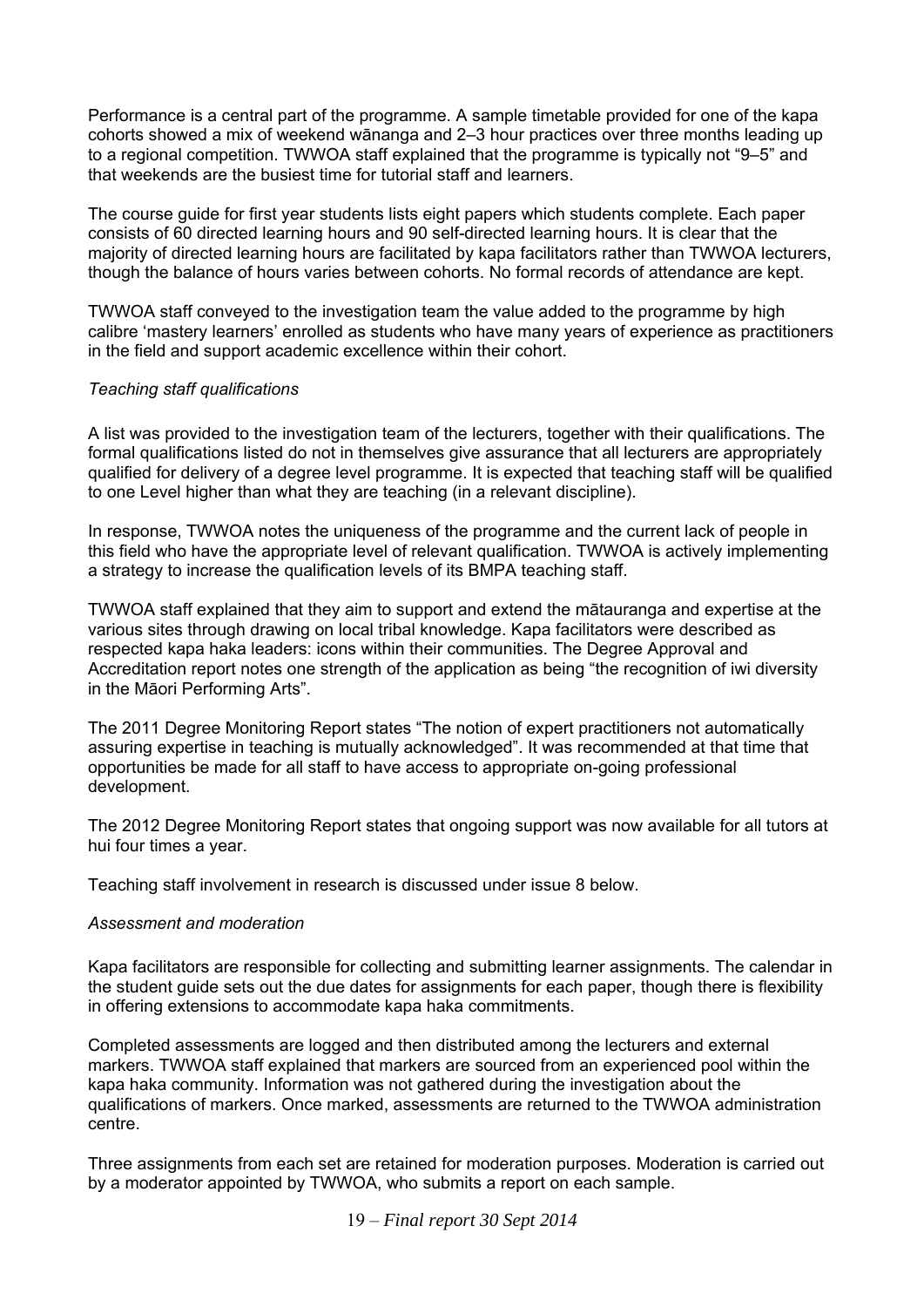# **Findings**

TWWOA has been delivering the BMPA at a large number of sites other than the six NZQAapproved campus delivery sites. The extent of this 'field-based delivery' has been regularly communicated to NZQA, e.g. it was:

- explicitly noted by the degree panel in its Degree Approval and Accreditation Report in 2010
- outlined in an internal TWWOA self-assessment report that was provided to the NZQA External Evaluation and Review (EER) team in 2011
- acknowledged in the 2012 and 2013 Degree Monitoring Reports.

It was reasonable for TWWOA to assume that it had been operating in accordance with its programme accreditation.

TWWOA has provided a number of reasons why field-based delivery is appropriate in the context of the BMPA. NZQA would like to have further discussion with TWWOA about the best way to ensure that sites intended to be used for delivery of the BMPA are approved prior to delivery commencing.

NZQA and TEC are not satisfied that the staffing arrangements for the BMPA comply with the rules relating to sub-contracting, and consider that this issue needs to be revisited at the next degree monitoring visit.

Sound processes are in place for submission and marking of student work. NZQA has not assessed whether markers are sufficiently qualified.

The next External Monitor's visit will take place at the end of October 2014.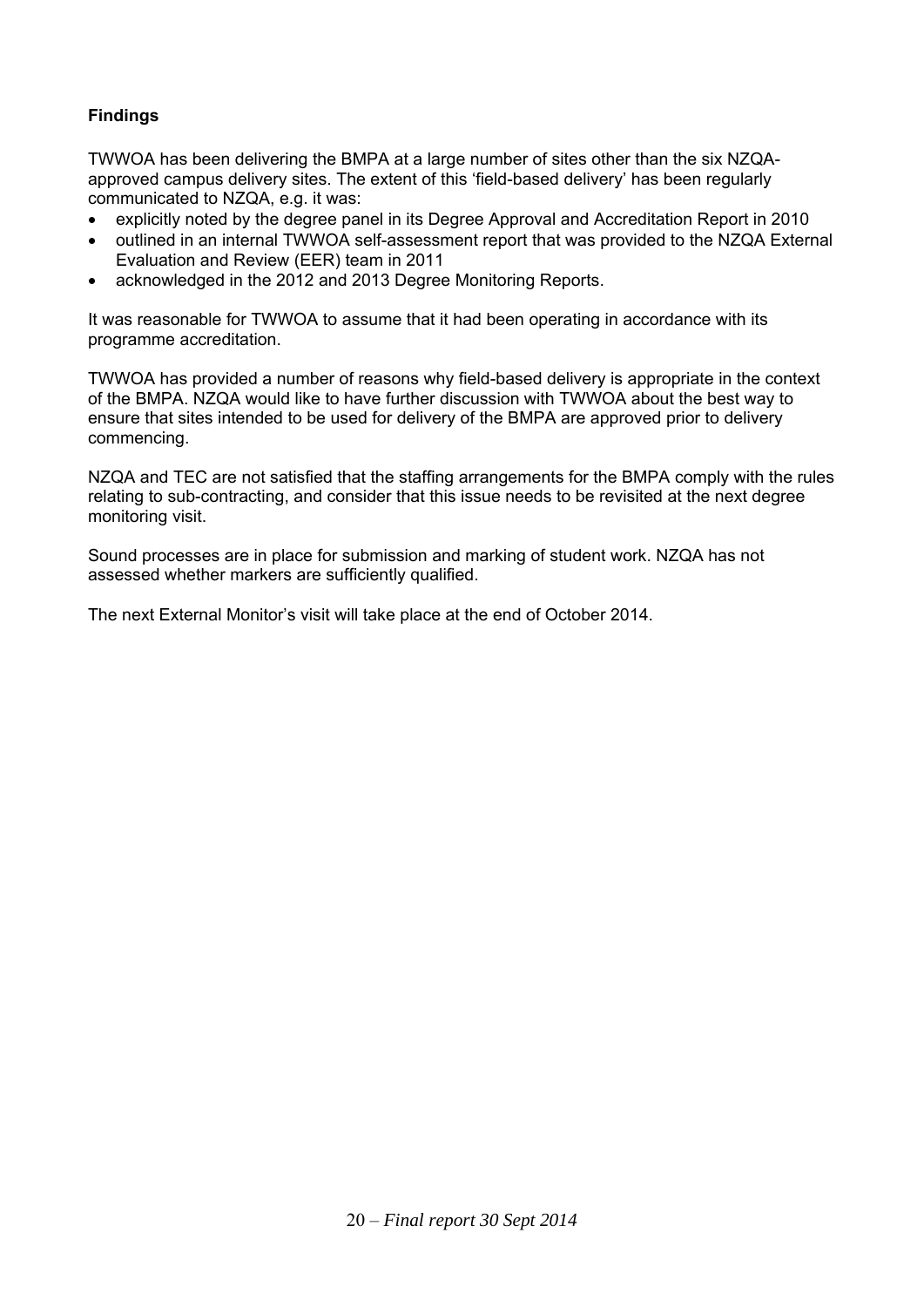| <b>Focus area</b>                                             | <b>Complaint allegation and related issues</b>                                                                                                                                                                                                                    |
|---------------------------------------------------------------|-------------------------------------------------------------------------------------------------------------------------------------------------------------------------------------------------------------------------------------------------------------------|
| 4. Reporting of student<br>achievement data to<br><b>NZQA</b> | 4.1 Dates reported to NZQA for unit standard achievement do not reflect the<br>dates on which the unit standards were actually achieved.<br>4.2 Achievement of unit standards is not reported to NZQA in a timely manner<br>(within three months of achievement). |

Pre-visit analysis of unit standard achievement data reported to NZQA in 2013 revealed that only 26% of unit standards were reported to NZQA within three months of the date on which they were recorded as having been completed, as per the requirement of the Consent to assess against standards on the Directory of Assessment Standards Rules 2011.

The data also indicated that the completion dates recorded by TWWOA were not accurate, because in most students' cases all credits they had achieved were recorded as having been achieved on the same day.

The timeliness and accuracy of TWWOA's reporting practices was discussed at the visit. TWWOA staff explained that they had been unaware of the requirement to report unit standards to NZQA within three months of completion, and that the organisation's reporting system was structured around completion of whole courses rather than individual unit standards. Reports of unit standard completion are therefore not being sent to NZQA until students have completed the full programme.

Other matters identified by TEC through examining the student files included:

- examples where offer of placement letters were not on enrolment files
- examples where no paper selection sheets were attached to enrolment files
- attendance records not maintained to an auditable standard
- error on paper selection sheet recording AW1247 for unit standards for AW1248 (students might not be aware they had enrolled in two programmes).

As noted under issue 2 above, current controls around reporting of results to NZQA are inadequate, meaning that large volumes of unit standards have not been reported to students' Records of Achievement.

# **Findings**

 $\overline{a}$ 

Unit standard results reported to NZQA do not accurately record the date of achievement and are not currently being reported within the required three month timeframe. Many unit standards have not been reported at all.<sup>8</sup>

 $8$  Rule 10.1(b) of the Consent to Assess Against Standards on the Directory of Assessment Standards Rules 2011 states, *"…holders of the consent must…accurately report credits for students within 3 months of assessment, unless NZQA has approved a different reporting timeframe for the holder of the consent".*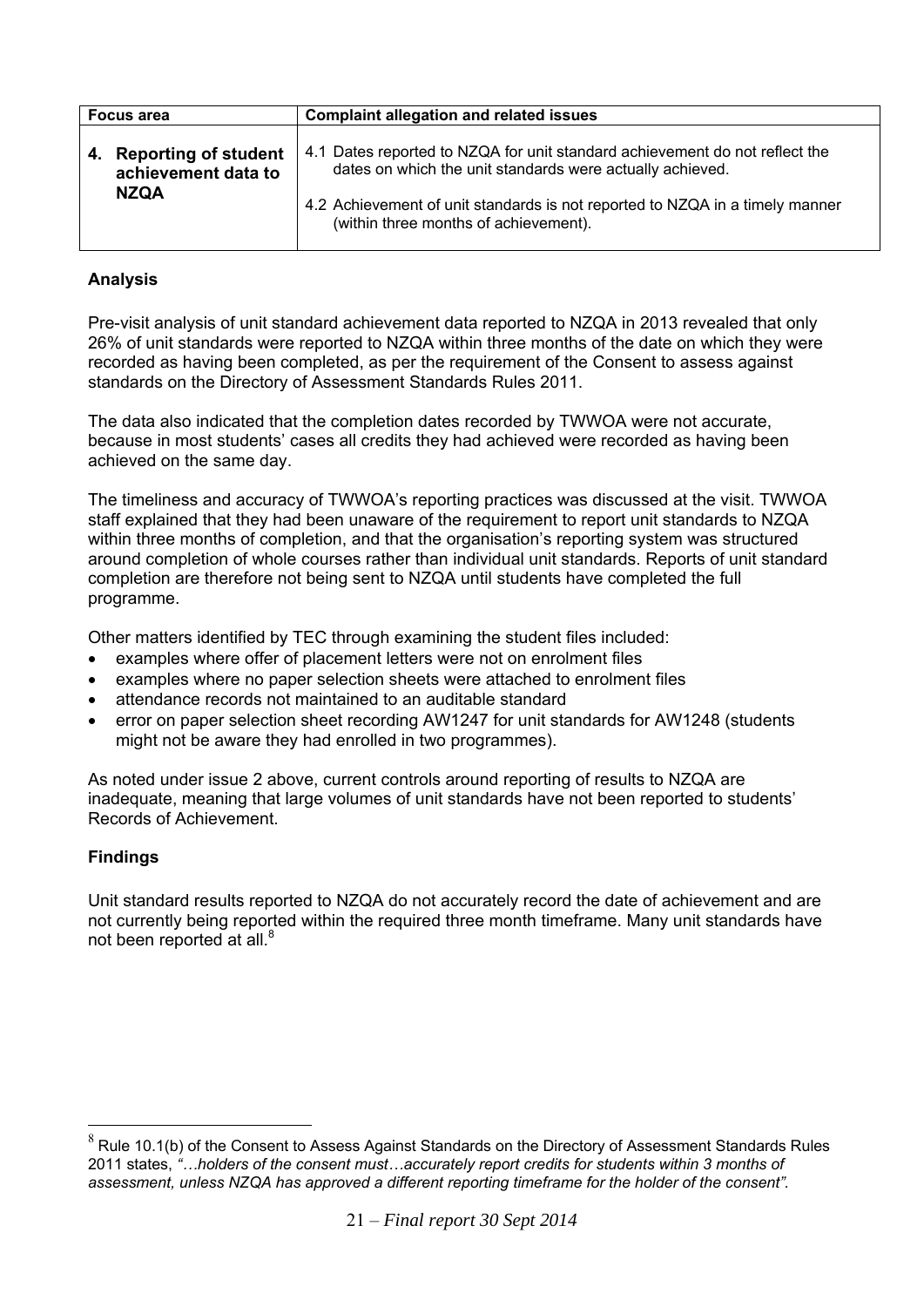| Focus area                                                         | <b>Complaint allegation and related issues</b>                                                                                                                                              |  |
|--------------------------------------------------------------------|---------------------------------------------------------------------------------------------------------------------------------------------------------------------------------------------|--|
| <b>Reporting through</b><br>5.<br>the Single Data<br><b>Return</b> | 5.1 Students are being enrolled for a number of EFTS that is unreasonably high<br>(e.g. some students enrolled for 2 EFTS; some students working full-time are<br>also enrolled for 1 EFT). |  |
|                                                                    | 5.2 Enrolment records are shifted across years to meet EFTS allocations.                                                                                                                    |  |
|                                                                    | 5.3 Student enrolments and results are not submitted until the programme is<br>completed. Only successful completions are reported.                                                         |  |
|                                                                    | 5.4 Final student achievement results are often amended.                                                                                                                                    |  |
|                                                                    | 5.5 Withdrawals are not processed because attendance is not monitored.                                                                                                                      |  |

٦

TWWOA uses a commercial database student management system Artena 9, which is software certified by the Ministry of Education for the Single Data Return. Artena 9 is used to load enrolments and report completions.

The Single Data Return provides the base data for compilation and analysis of tertiary education statistics on: student enrolments, withdrawals for funding purposes, qualifications, course completions, student progression and retention. This information is used for a variety of purposes including: funding and funding recoveries, monitoring performance against a TEO's Investment Plan and the publication of tertiary education information. TEOs must also ensure accuracy and integrity of information they provide to the Ministry of Education and TEC, as outlined in the declaration TEOs complete for every SDR submission.

All enrolment, withdrawal and completion data is loaded at the main campus in Whakatāne and delivery sites do not have access.

Course completions reported through the SDR matched course completions recorded in the Student Management System in the sample of records reviewed. In the National Certificates in Māori Tourism (level 3 and 4) all courses had been disaggregated to single unit standards. Course completions were therefore tracked to each student's NZQA Record of Achievement. It was found that there were variances in the sample between all, some or no unit standards reported. In all cases where unit standards had been reported this was undertaken at the end of the programme.

The cause for the non-reporting or partial reporting of unit standards was linked to both TWWOA system changes (the Report Results tab to NZQA either ticked or unticked) and . There was inadequate internal monitoring of the reporting of unit standards.

TWWOA has satisfactory controls in place for reporting data through the SDR. This includes segregation of duties and checks and balances in the data reported. The SDR is signed off by a person with delegated authority.

The student management system was generally satisfactory except for the failure in reporting credit achievement.

All student records in the sample were valid enrolments for funding purposes and domestic student status was confirmed with the exception of two records. In one student record, the 2012 enrolment form was missing and evidence of domestic student status was not established. When the student re-enrolled in 2013 evidence acceptable for a returning student was sighted. In another record, the evidence used for domestic student status was 'NSI – Active'. The student had previously studied

22 – *Final report 30 Sept 2014*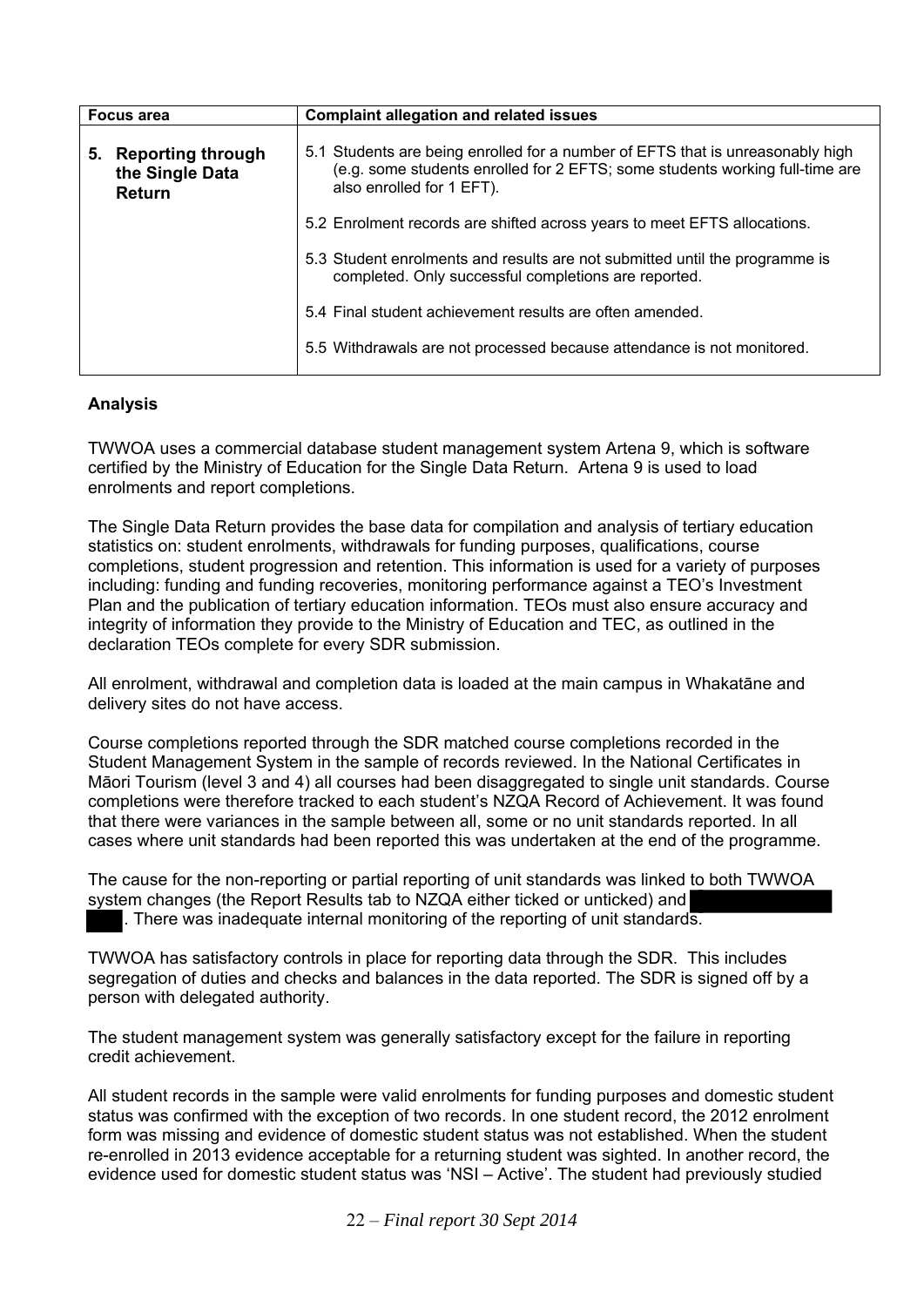at another TEO and appeared to be a first time enrolment at TWWOA. The "verifying learner identity" evidence was not met in this case.

There were no concerns identified by TEC regarding the sample of student enrolments in the three degree programmes.

*5.1 Students are being enrolled for a number of EFTS that is considered unreasonably high (e.g. some students enrolled for 2 EFTS; some students working full-time are also enrolled for 1 EFT).* 

The investigation team discussed with TWWOA its processes for ensuring that the number of EFTS being delivered to any individual student is appropriate. There were only two students in 2013 who consumed 2 EFTS, and TWWOA provided satisfactory explanations of the management of these students' cases. TWWOA has controls in place to curb excess EFTS delivery.

#### *5.2 Enrolment records are shifted across years to meet EFTS allocations.*

In the sample of enrolment forms reviewed there were no significant variances between the date of student signatures on enrolment forms with the date recorded in the student management system. There was no evidence to indicate that enrolments were spread across academic years.

#### *5.3 Student enrolments and results are not submitted until the programme is completed. Only successful completions are reported.*

There was no evidence student enrolments are submitted after the programme is completed. There was evidence achievement results are submitted in the National Certificates in Māori Tourism (level 3 and 4) after the programme is completed. TWWOA does not report the credits until after the programmes are completed. This is a reporting issue for NZQA, and is covered by the findings in respect of issue 4 above.

### *5.4 Final student achievement results are often amended.*

There was no evidence final student achievement results are amended except where a student has successfully completed all course requirements and the amended result is valid.

#### *5.5 Withdrawals are not processed because attendance is not monitored.*

Attendance has not been satisfactorily monitored in the Bachelor of Māori Performing Arts (level 7) and National Certificates in Māori Tourism (level 3 and 4) as outlined in under issues 2 and 3 above. However, policies and procedures are in place around attendance and withdrawals.

### **Findings**

TEC has identified no basis for concern in any of the following areas:

- Students being enrolled for excessive EFTS (5.1)
- Enrolments being inappropriately shifted across years (5.2)
- Student enrolments being withheld until the programme is completed (5.3)
- Amendment of student achievement results (5.4)
- Policies and procedures for processing withdrawals (5.5)

Other reporting matters have been covered above.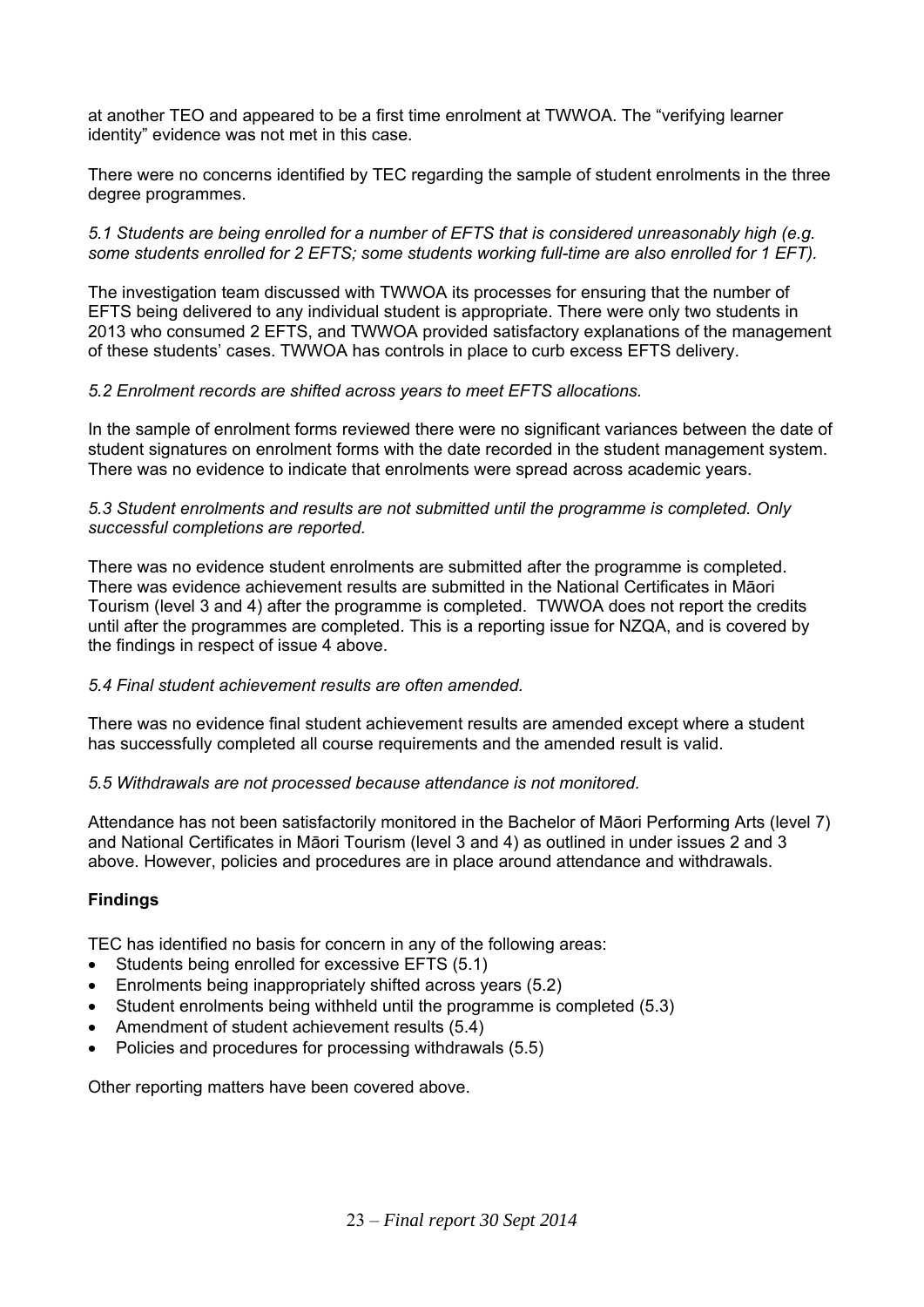| <b>Focus area</b>    | <b>Complaint allegation and related issues</b>                             |  |
|----------------------|----------------------------------------------------------------------------|--|
| 6. Programme changes | 6.1 Programmes are approved internally without following internal process. |  |

TWWOA's School of Undergraduate Studies Academic Committee meeting minutes, sighted for 2013 and 2014, clearly document the internal approval of changes to programmes.

Similarly, meeting minutes dating back to 2011 and 2012 recording internal authorisation of unit standard changes to the National Certificate in Māori Tourism (level 3) (as outlined in relation to issue 2 above), were also sighted.

TWWOA has confirmed that the significant changes in delivery hours for the National Certificates in Māori Tourism did not go through appropriate internal (or external) process. This indicates that historical processes for changes to programmes were not sufficiently robust. However, more recent documentation relating to programme changes appears to be comprehensive.

# **Findings**

NZQA has identified no reason for concern about TWWOA's current internal process for approval of programme changes.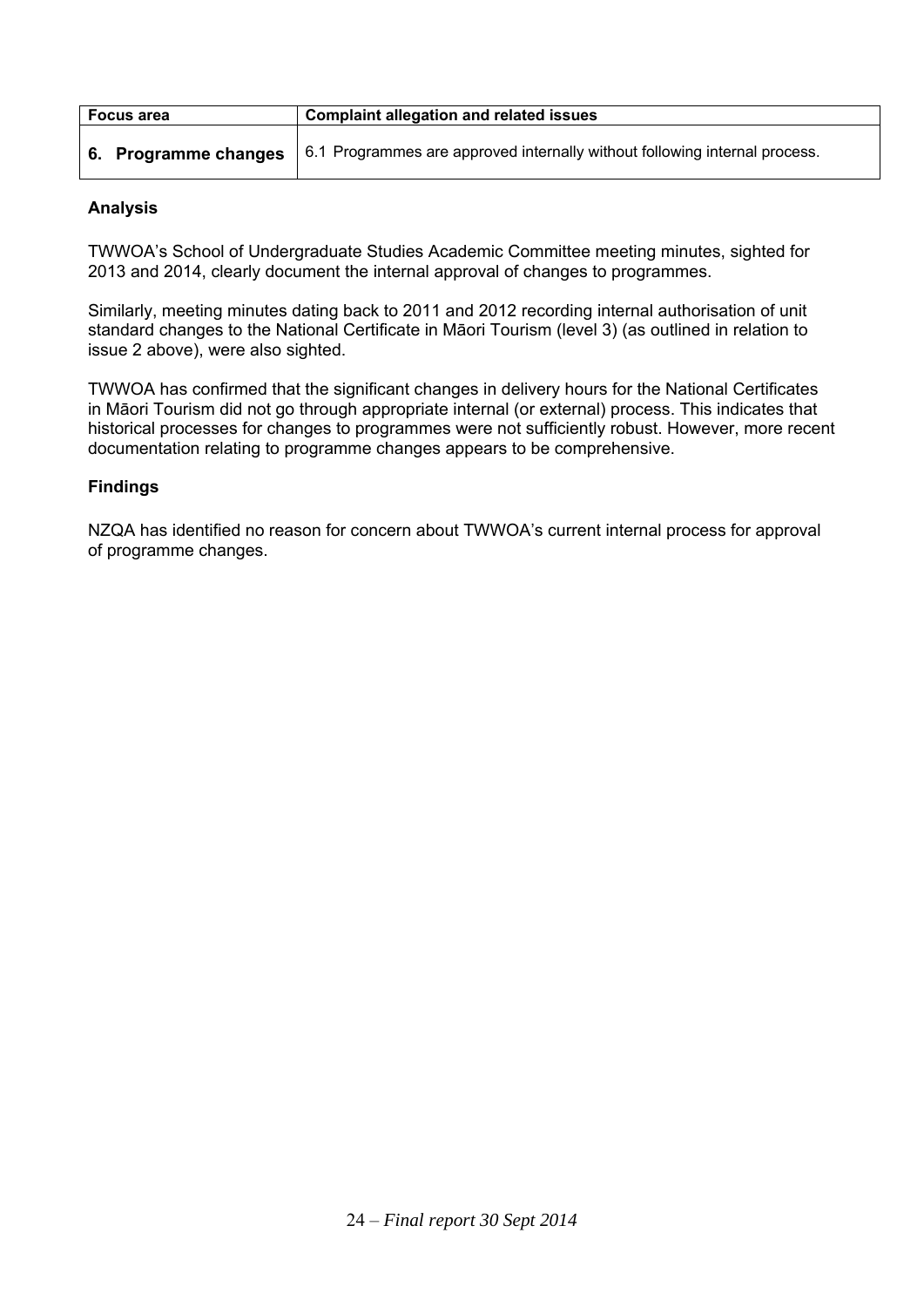| <b>Focus area</b>                     | <b>Complaint allegation and related issues</b>                                                                                            |
|---------------------------------------|-------------------------------------------------------------------------------------------------------------------------------------------|
| 7. Facilities and<br><b>resources</b> | 7.1 Staff and students at two campuses have inadequate access to library<br>facilities, IT support, and student support.                  |
|                                       | 7.2 The teaching facilities at Whakatane are unsuitable for the nature of<br>programmes (laboratory) and the number of students enrolled. |

The investigation team sighted a document titled *Levels of Service – March 2014*, a component of TWWOA's approach to Capital Asset Management. This document, currently a draft version, sets the standards required for TWWOA's infrastructure. Key management staff also spoke to the investigation team about areas of infrastructure within their respective responsibilities.

### *Library facilities*

All TWWOA students have access to the central TWWOA library at the Whakatāne campus and on-site access to resources in the Te Wānanga o Aotearoa and Unitec libraries. Students can also order books from the Whakatāne campus and have them sent out within 24 hours. Increasing library opening hours is a goal outlined in the *Levels of Service* document.

Online databases are increasingly being used, and TWWOA is currently exploring the option of stocking Kindle readers pre-loaded with texts that are available for loan to students.

### *IT support*

Orientation sessions for students cover use of TWWOA's IT systems. IT issues can be logged by any staff member through the CRM system, including issues raised with them by students. The IT team routinely sends a representative to the off-site campuses every 4–5 weeks, typically when noho are taking place. Additional support is provided as required.

### *Student support*

In addition to the primary support provided by teaching staff, TWWOA employs three student support staff at the Whakatāne campus, and added another student support staff member at the Tāmaki campus in January 2014. The student support team provides a range of services to students. These are outlined in the Awhi Tauira/ Student Support brochure.

#### *Facilities*

Extensive new facilities at the Whakatāne campus were opened in December 2012. The complex includes teaching suites, lecture theatres, a noho centre, library and student study areas, as well as management and administration facilities.

Regarding the complainant's reference to laboratory facilities, staff explained that the science laboratory at the Whakatāne campus only has Resource Consent to operate as a 'dry laboratory'. TWWOA has made arrangements with Environment Bay of Plenty to use its 'wet laboratory' when needed, and is satisfied with the operation of these arrangements.

### **Findings**

The investigation team found no grounds for concern about facilities and resources.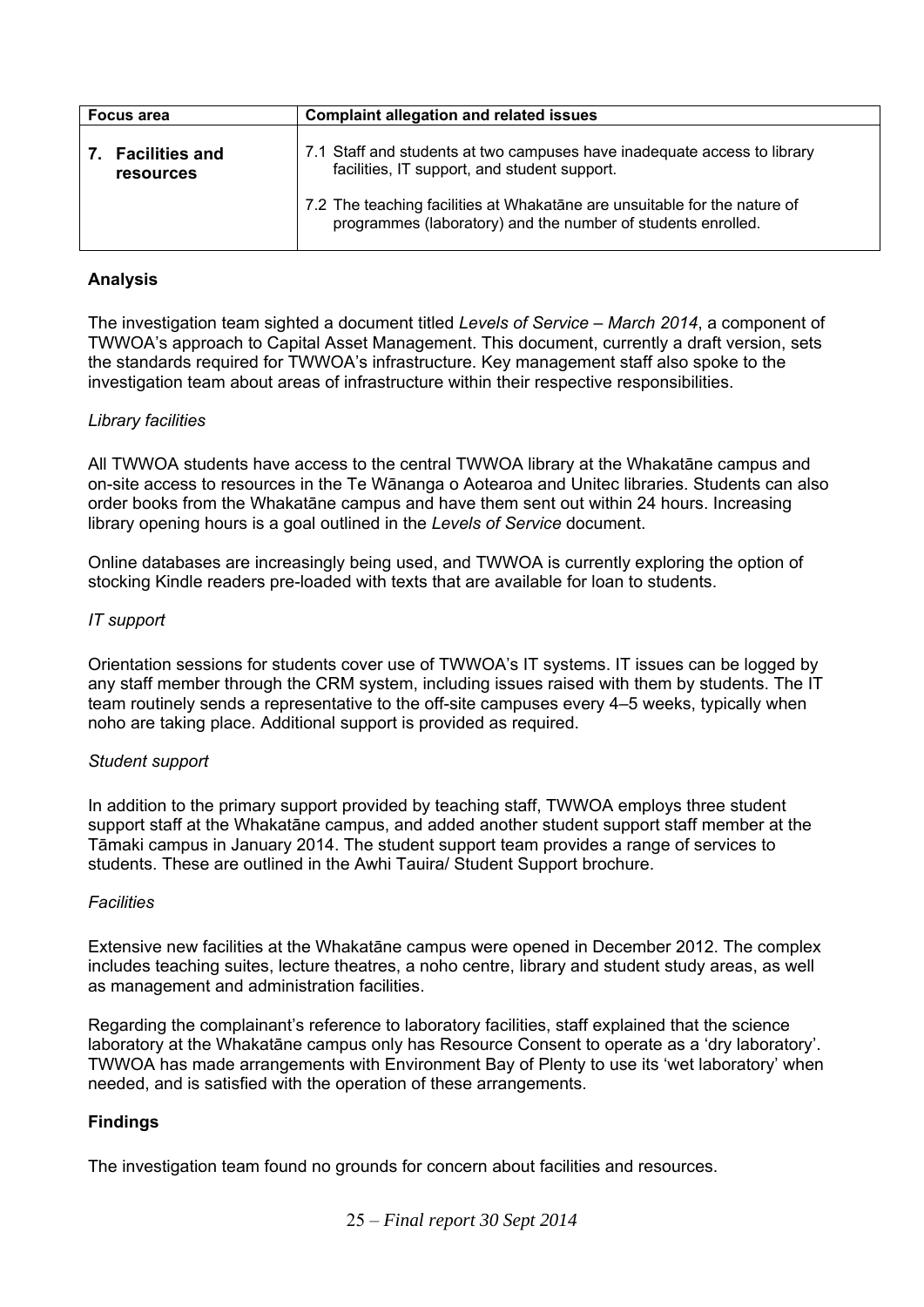| <b>Focus area</b> | <b>Complaint allegation and related issues</b>                                                                          |  |
|-------------------|-------------------------------------------------------------------------------------------------------------------------|--|
| 8. Research       | 8.1 There is no provision for research release time for degree teaching staff, and<br>they are not engaged in research. |  |

The definition of a degree in the Education Act 1989 includes the requirement that it is taught mainly by people engaged in research.

The TWWOA executive affirmed the organisation's commitment to research and aspiration to be increasingly research-active. The last decade has seen a proactive focus on raising the number of teaching staff with Masters and PhD qualifications across the organisation.

TWWOA stated that it is an organisational requirement for degree teaching staff to engage in research.

TWWOA staff outlined several initiatives that they considered supported this requirement:

- A Performance Based Research Funding (PBRF) funding pool for staff to attend conferences and present their research (18 staff received funding in 2013).
- Funding for staff to engage in post-graduate qualifications (Masters/Doctorate level).
- A reciprocal arrangement with the University of Waikato for staff to do the first year of a Masters degree at no personal financial cost.
- Teaching release time for attendance at post-graduate block courses.

TWWOA presented records showing that 25 staff were enrolled into Masters or Doctorate programmes in 2013. This was confirmed by file correspondence approving payment of tuition fees and setting out the conditions of the approval.

A list was provided of research contracts that TWWOA was involved with in 2013, including the Māori Economic Development contract, Nga Pae o te Maramatanga Environmental Science project, He Kakano project, a three year Post-Doctoral Fellowship, and a research based Te Reo project.

*Ngā Mana Whakairo a Toi: Bachelor of Māori Performing Arts (BMPA)* 

The investigation team examined the research involvement of BMPA staff.

The requirement for teaching staff to be engaged in research was noted in the 2011 Degree Monitoring Report, and the following statement was made:

"*The monitors are now aware that the degree liaisons contract tutors and lecturers to deliver the programme for each kapa. The panel recommends that the programme coordinators identify the teaching staff for each kapa rohe, provide relevant CVs and report the current and ongoing research outputs of teaching staff."* 

The 2013 Degree Monitoring Report noted that all lecturers for the BMPA are completing postgraduate studies: one Professional Doctorate, one PhD and six Masters.

At the investigation visit, TWWOA provided a list of research outputs generated by lecturers in the BMPA programme. These are consistent with the guidelines on research outputs published by TEC with respect to the Performance-Based Research Fund.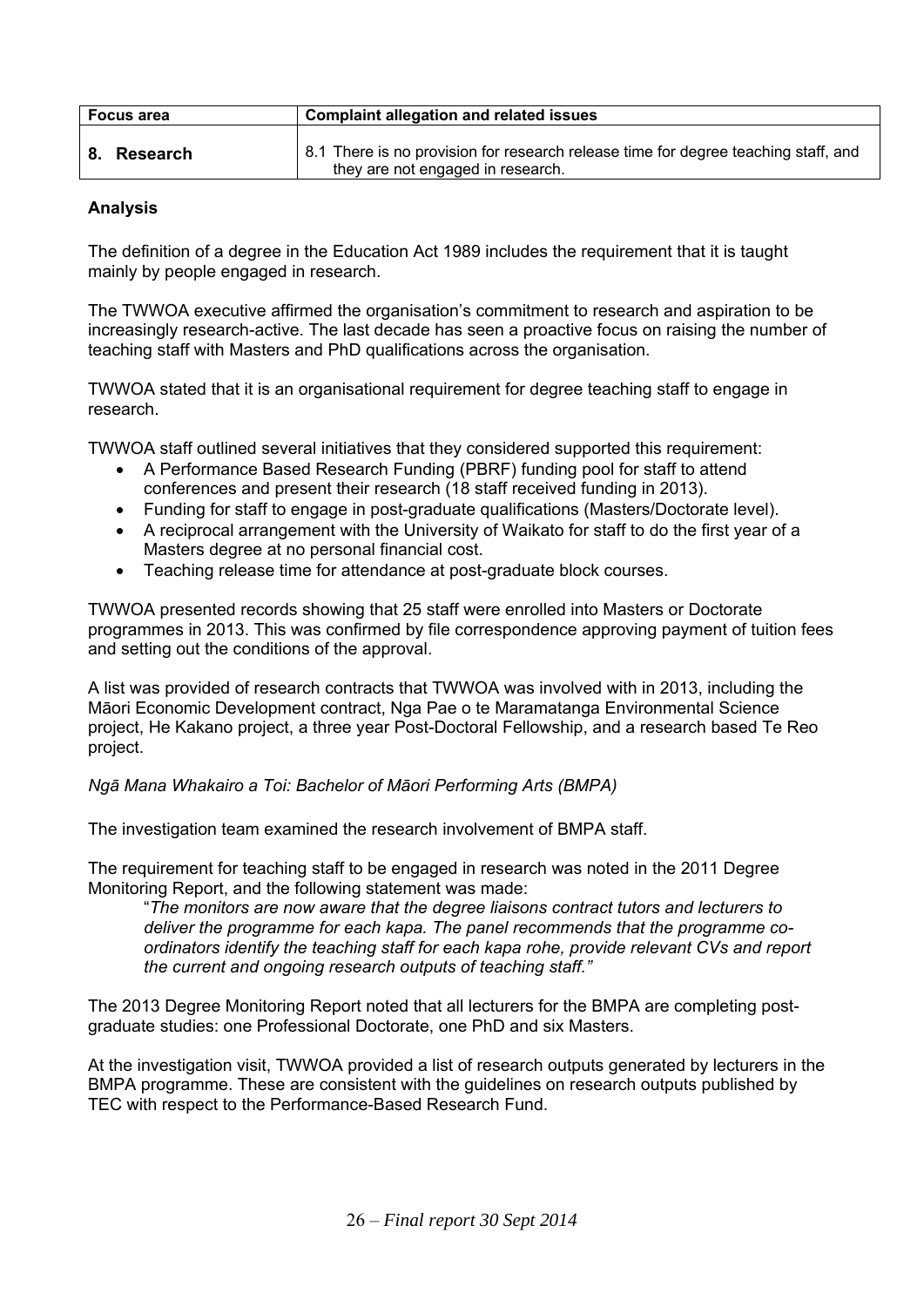# **Findings**

TWWOA encourages and supports its core degree teaching staff to engage in research, primarily through participating in programmes of study at Masters and Doctorate level. NZQA notes that research is not necessarily part of every Masters programme, and staff members upgrading their qualification can only be considered research-active if they are undertaking a research project. TWWOA requires its staff enrolled in Masters programmes to undertake research-based theses or dissertation.

There was evidence that research outputs are being generated across the organisation, and that PBRF funding is being used to fund staff to present their research at conferences.

There are no outstanding concerns regarding the research engagement of degree teaching staff.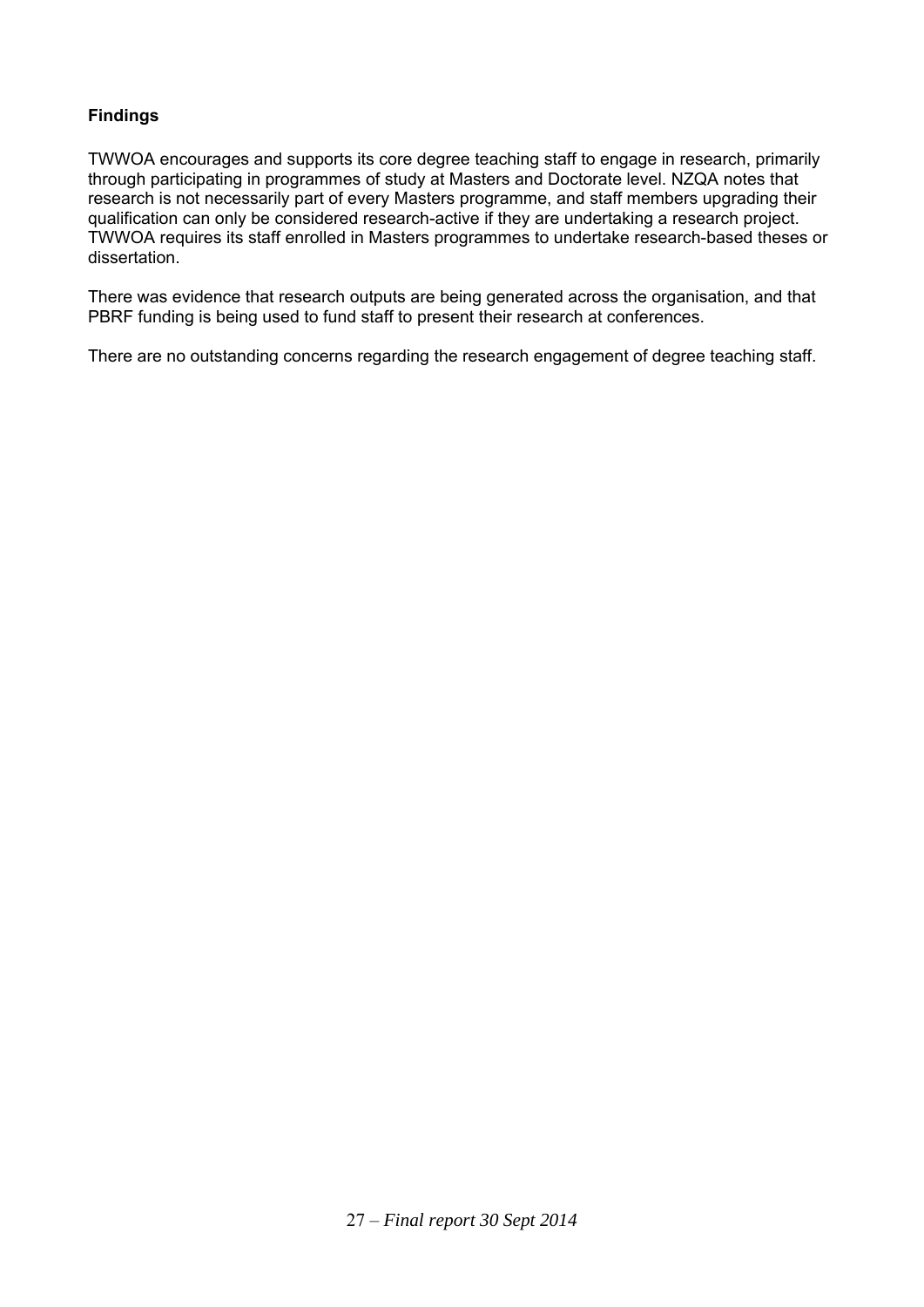### **Appendix 1 – Statutory references**

#### **NZQF Programme Approval and Accreditation Rules 2013 (Version 2)**

#### **4. Criteria for approval of programmes for institutions under section 249 of the Act**

1. The following are the criteria for approval of programmes for institutions:

#### **Criterion 1 Qualification to which the programme leads**

 The programme meets the definition published on the NZQA website of the applicable qualification type listed in the second column of the Table in the Appendix to the NZQF Listing and Operational Rules 2012.

#### **Criterion Title, aims, learning outcomes and coherence**

**2** 

 The title, aims, stated learning outcomes, and coherence of the whole programme are adequate and appropriate and clearly meet the graduate profile and specification for the qualification as listed on the New Zealand Qualifications Framework.

#### **Criterion**

**3** 

 The delivery methods are adequate and appropriate, given the stated learning outcomes for the programme. Where specific resources are necessary for the programme to be provided, those resources are clearly outlined.

**Delivery methods** 

#### **Acceptability of the programme and consultation**

**Criterion 4** 

> There is a written summary of the consultation undertaken, the views expressed, and consideration of the views. The consultation and summary must cover the acceptability of the programme to the relevant communities (*including whānau, hapū, iwi, or hāpori Māori*) and other key stakeholders (*including any relevant academic, employer, industry, professional and other bodies*).

> > **Regulations**

#### **Criterion**

**5** 

There are clear, relevant, and appropriate regulations that specify requirements for:

- admission
- credit recognition and transfer
- recognition of prior learning
- programme length and structure
- integration of practical and work-based components
- assessment procedures, including authenticity of student work
- normal progression within the programme.

#### **Criterion**

## **Assessment and moderation**

**6** 

 Assessment methodology is fair, valid, consistent and appropriate given the stated learning outcomes.

There is an effective system for moderation of assessment materials and decisions.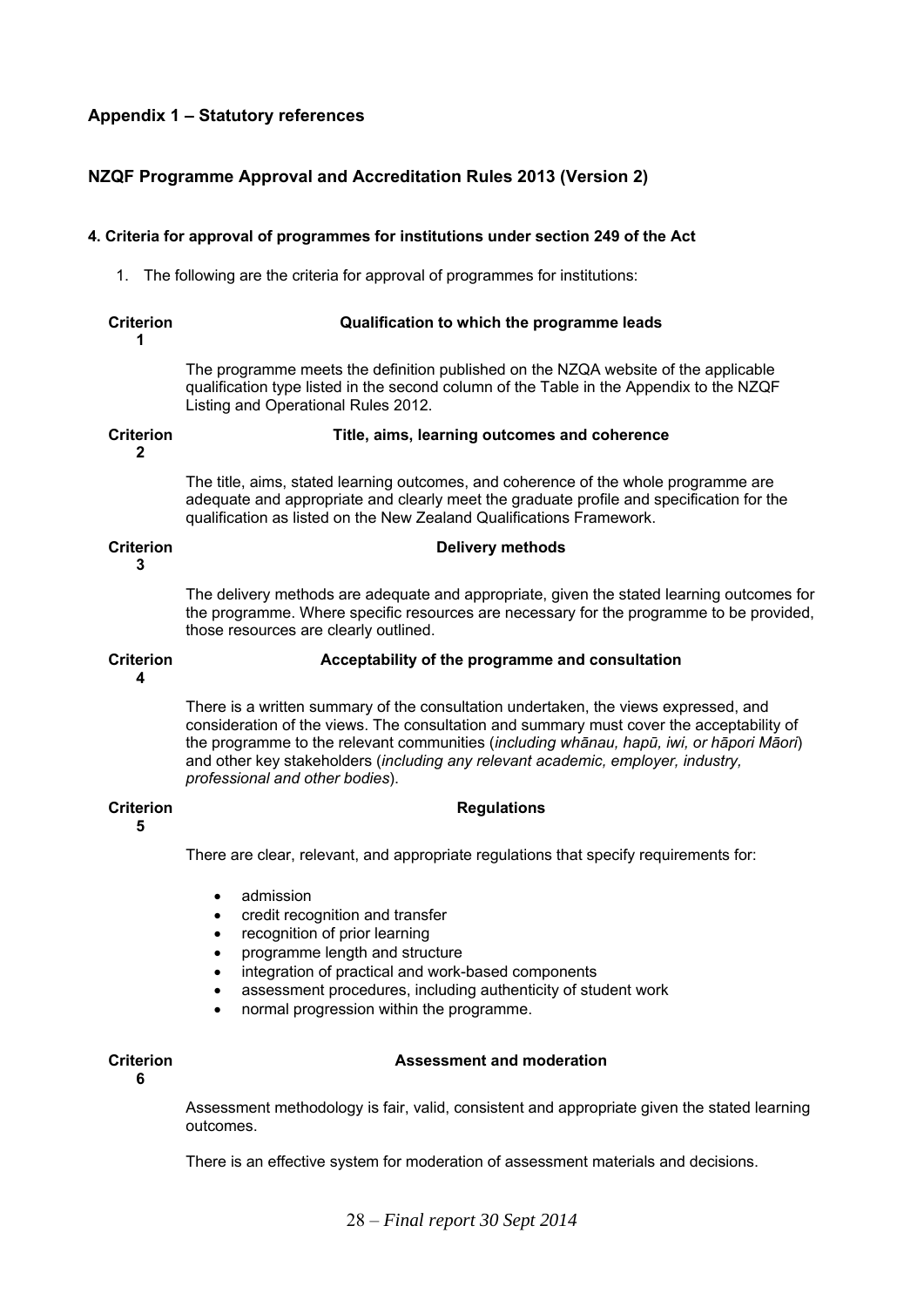#### **Assessment and review**

#### **Criterion**

**7** 

The institution:

- assesses the currency and content of the programme
- has adequate and effective processes for the ongoing review of the programme, taking account of the results of any review of the qualification
- has adequate and effective processes for monitoring the quality of outcomes for learners and other stakeholders, and for reviewing programme regulations and content
- updates the programme accordingly.

#### **Criterion 8 Research required for degrees and post-graduate qualifications**

The links between research and the curriculum are clear, adequate, and effective.

#### **6. Criteria for accreditation of institutions to provide approved programmes or parts of approved programmes under section 250 of the Act**

1. The following are the criteria for accreditation of institutions to provide approved programmes or parts of approved programmes:

| <b>Criterion</b> | <b>Assessment and moderation</b> |
|------------------|----------------------------------|
|                  |                                  |

 The institution has the capability and capacity to ensure assessment materials and decisions are fair, valid, consistent and appropriate, given the stated learning outcomes.

#### **Criterion 2 Resources**

 The institution has the capability and capacity to support sustained delivery of the programme through appropriate academic staffing, teaching facilities, educational and physical resources, and support services.

#### **Criterion**

**3** 

 If the applicant institution is not the holder of the programme approval, there is support from the holder of the programme approval.

**Assessment and review** 

**Support for delivery** 

#### **Criterion**

**4** 

 There must be adequate and effective review of programme performance and the institution's capability to support the programme. There must be monitoring of improvement following review, and processes for determining whether the programme should continue to be delivered.

**Criterion 5 Research activity required to deliver degrees and post-graduate qualifications** 

> Research facilities and the support of staff involved in research are adequate, the levels of research activity of staff involved in the programme are satisfactory, and the ways by which the research-teaching links are made in the curriculum are appropriate.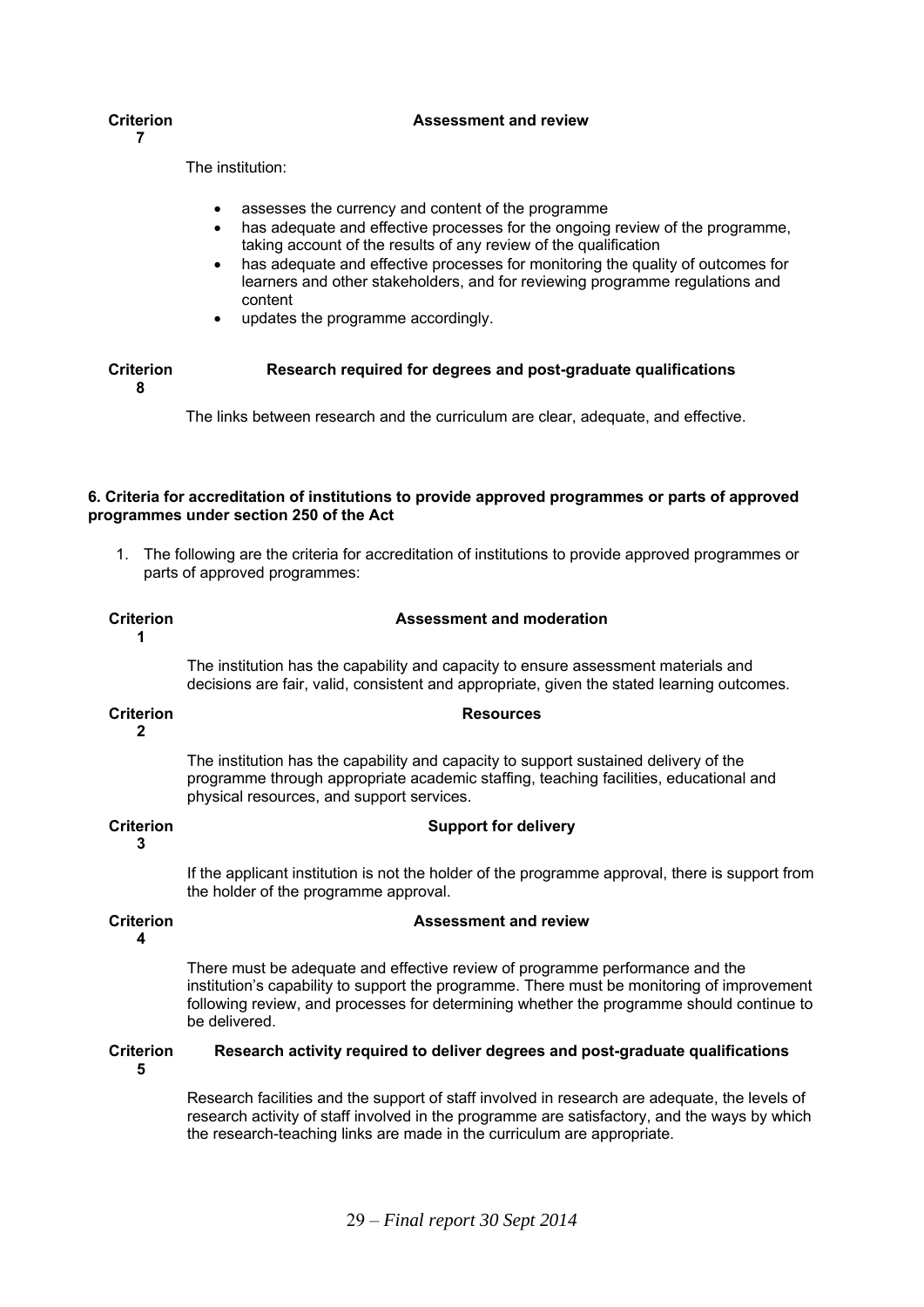#### **12. Requirements to be met to maintain accreditation**

- 1. To continue to maintain accreditation to provide an approved programme or part of an approved programme at levels 1 to 6, or for a certificate or diploma at level 7, institutions (*other than universities*) must:
	- a. ensure the criteria specified in Rule 6.1 continue to be met:
	- b. participate in the monitoring of consistency of qualification achievement by students for the purposes of Rule 5.1(f):
	- c. undertake self-assessment:
	- d. provide the programme (*or part*) as it was approved, including adhering to the programme regulations, unless a specific change has been approved in writing by NZQA:
	- e. participate in external evaluation and review.
- 2. To continue to maintain accreditation to provide an approved programme or part of an approved programme leading to a degree or post-graduate qualification at levels 7 to 10 institutions (*other than universities*) must:
	- a. ensure the criteria specified within Rule 6.1 continue to be met:
	- b. undertake self-assessment:
	- c. provide the programme (*or part*) as it was approved, including adhering to the programme regulations, unless a specific change has been approved in writing by NZQA:
	- d. participate in external evaluation and review:
	- e. participate in monitoring, which will consist of either:
		- 1. annual visits to the institution by the NZQA appointed monitor, reports by the monitor on the implementation of the programme, and reviews of the first graduating years of programmes by the institution; or
		- 2. where NZQA permits, self-monitoring in accordance with any conditions imposed by NZQA.

#### **14. Changes to approved programmes by institutions**

- 1. Before an institution carries out a Type 1 change to an approved programme, the institution must notify NZQA of amendments that result in changes to the Data Requirements (*as defined in Rule 3.1*):
- 2. Before an institution carries out a Type 2 change to an approved programme, the institution must obtain approval from NZQA for the change after applying to NZQA and providing the information in Rule 14.3.
- 3. The information required for the purposes of an application for a Type 2 change under Rule 14.2 is:
	- 1. any changes to Data Requirements (*as defined in Rule 3.1*):
	- 2. full details of the changes made to the approved programme and any impacts on the accreditation of institutions to provide the programme or part of the programme:
	- 3. information that demonstrates the programme continues to meet the criteria specified in Rule 4.1:
	- 4. evidence of internal quality assurance approval by the institution.

#### **17. Use of sub-contractors by institutions other than universities to provide approved programmes or parts of approved programmes**

- 1. Where an institution (*other than a university*) proposes to use a sub-contractor to provide an approved programme or part of an approved programme on the institution's behalf, and the institution and the sub-contractor are both accredited to provide the programme (*or part*), the institution must notify NZQA of the sub-contracting arrangement prior to the programme (*or part*) being provided.
- 2. Where an institution (*other than a university*) proposes to use a sub-contractor to provide an approved programme or part of an approved programme that the institution is accredited to provide, and the sub-contractor does not itself hold accreditation, the institution must apply to NZQA for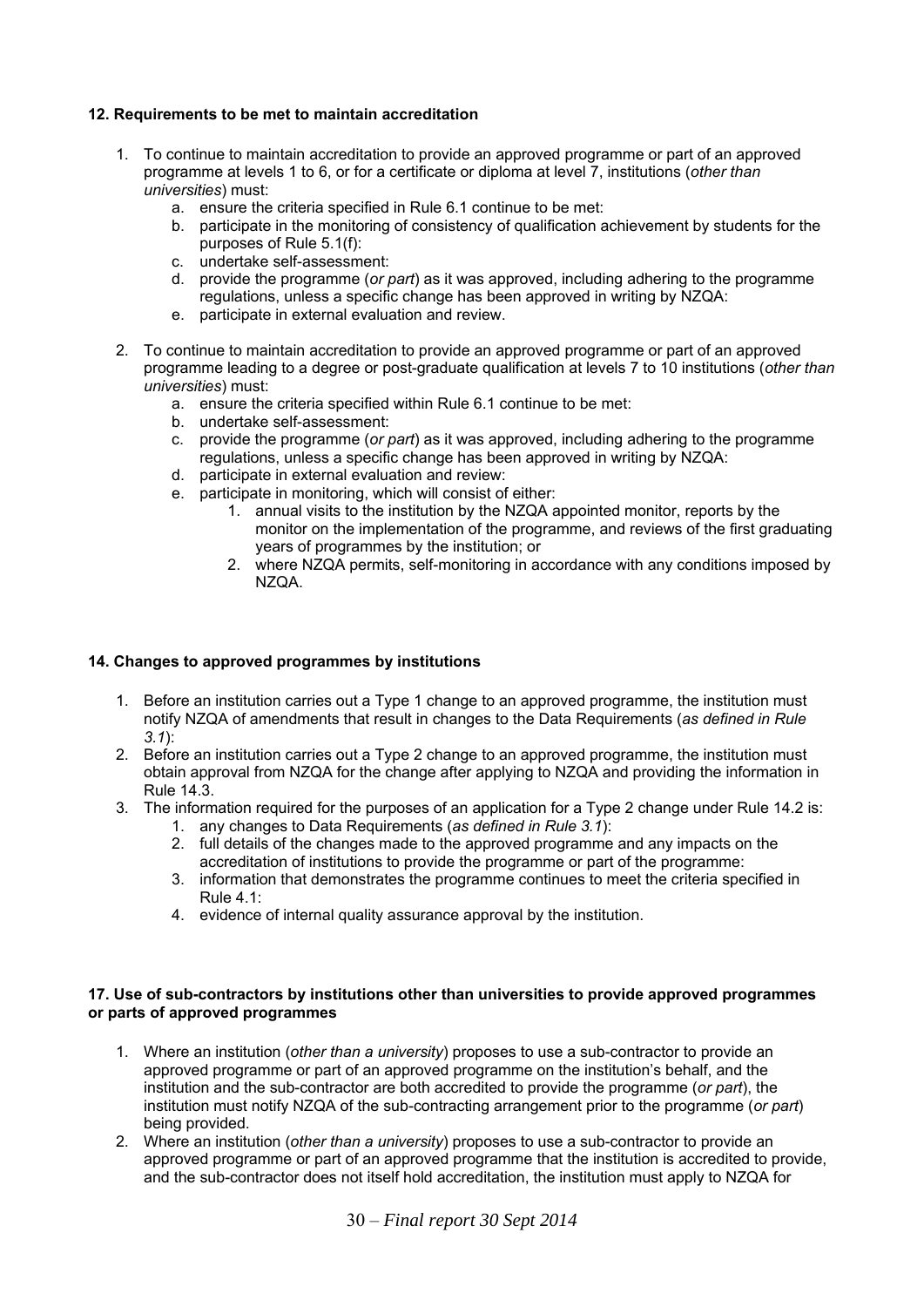approval to engage the sub-contractor prior to any provision of the programme (*or part*) by the subcontractor.

- 3. Applications under Rule 17.2 for approval to engage the sub-contractor must include the following information:
	- 1. the name of the sub-contractor:
	- 2. identification of the programme(s) (*or part(s)*)to be provided under the arrangement:
	- 3. the rationale for the proposed sub-contracting arrangement:
	- 4. a copy of the sub-contracting arrangement between the institution and the sub-contractor:
	- 5. evidence of internal quality assurance approval by the institution.
- 4. NZQA will grant approval to an application under rule 17.2 where it is satisfied that:
	- 1. the institution remains responsible for the sub-contractor meeting all of the institution's obligations that are relevant for the accreditation:
	- 2. the sub-contractor will meet all relevant obligations in the Act and in rules made under section 253 of the Act in relation to the provision of the programme:
	- 3. there is a formal documented arrangement between the holder and the sub-contractor that includes provisions to ensure that NZQA is able to exercise its quality assurance and enforcement powers and functions in respect of the acts or omissions of the sub-contractor relating to the provision of the programme:
	- 4. the information and advertising for the study or training clearly states that it is provided through a sub-contracting arrangement:
	- 5. all student enrolments are through the institution, and the institution maintains all student enrolment and academic information: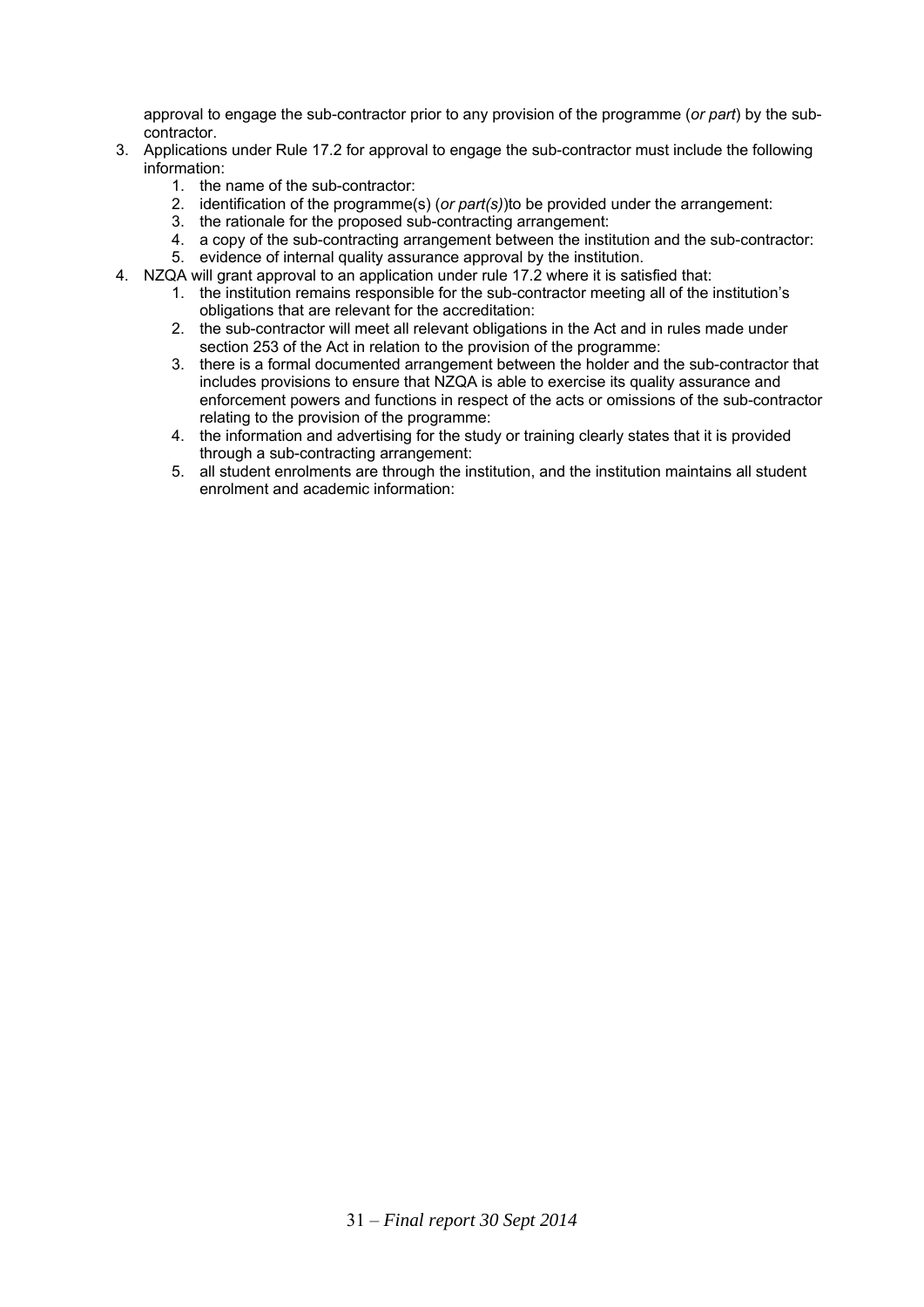#### **Consent to assess against standards on the Directory of Assessment Standards Rules 2011**

#### **10. Requirements to be met to maintain consent (except relevant schools and ITOs)**

10.1 To maintain consent to assess against standards in respect of the entire consent or particular classifications or standards, holders of the consent (except relevant schools and ITOs) must:

(a) continue to:

(i) meet the consent and moderation requirements for the standards to which the consent relates; and

(ii) carry out self assessment and participate in external evaluation; and

(b) accurately report credits for students within 3 months of assessment, unless NZQA has approved a different reporting timeframe for the holder of the consent; and

(c) in respect of holders with externally assessed achievement standards in their consent, meet the requirements of the *Assessment Rules and Procedures for Tertiary Education Organisations in relation to assessment against externally assessed achievement standards, for the time being in force; and*

(d) pay the credit reporting fees due, by the end of the month following month of the invoice from NZQA.

#### **8. Use of sub-contractors**

8.1 Where an applicant for a consent to assess against standards, or a holder of a consent, proposes to use a sub-contractor which itself is the holder of a consent to assess against those particular standards, the applicant or holder must notify NZQA of the relevant details prior to using the sub-contractor.

8.2 Where an applicant for a consent to assess against standards, or a holder of a consent, proposes to use a sub-contractor which does not itself hold a consent to assess against those particular standards, the applicant or holder must apply to NZQA to engage the sub-contractor.

8.3 NZQA will only grant approval to an application under rule 8.2 where it is satisfied that:

(a) the holder remains responsible for the sub-contractor meeting all of the holder's obligations in relation to the consent; and

(b) the sub-contractor will meet all relevant obligations in the Act and in rules made under section 253 of the Act in relation to the consent; and

(c) there is an agreement between the holder and the sub-contractor that includes provisions to ensure that NZQA is able to exercise its quality assurance and enforcement powers and functions in respect of the acts or omissions of the sub-contractor relating to the consent; and

(d) the information and advertising for the study or training clearly states that it is provided through a subcontracting arrangement; and

(e) all student enrolments are through the holder, and the holder maintains all student enrolment and academic information; and

(f) the holder will report credits for the learners and pay the relevant credit reporting fee.